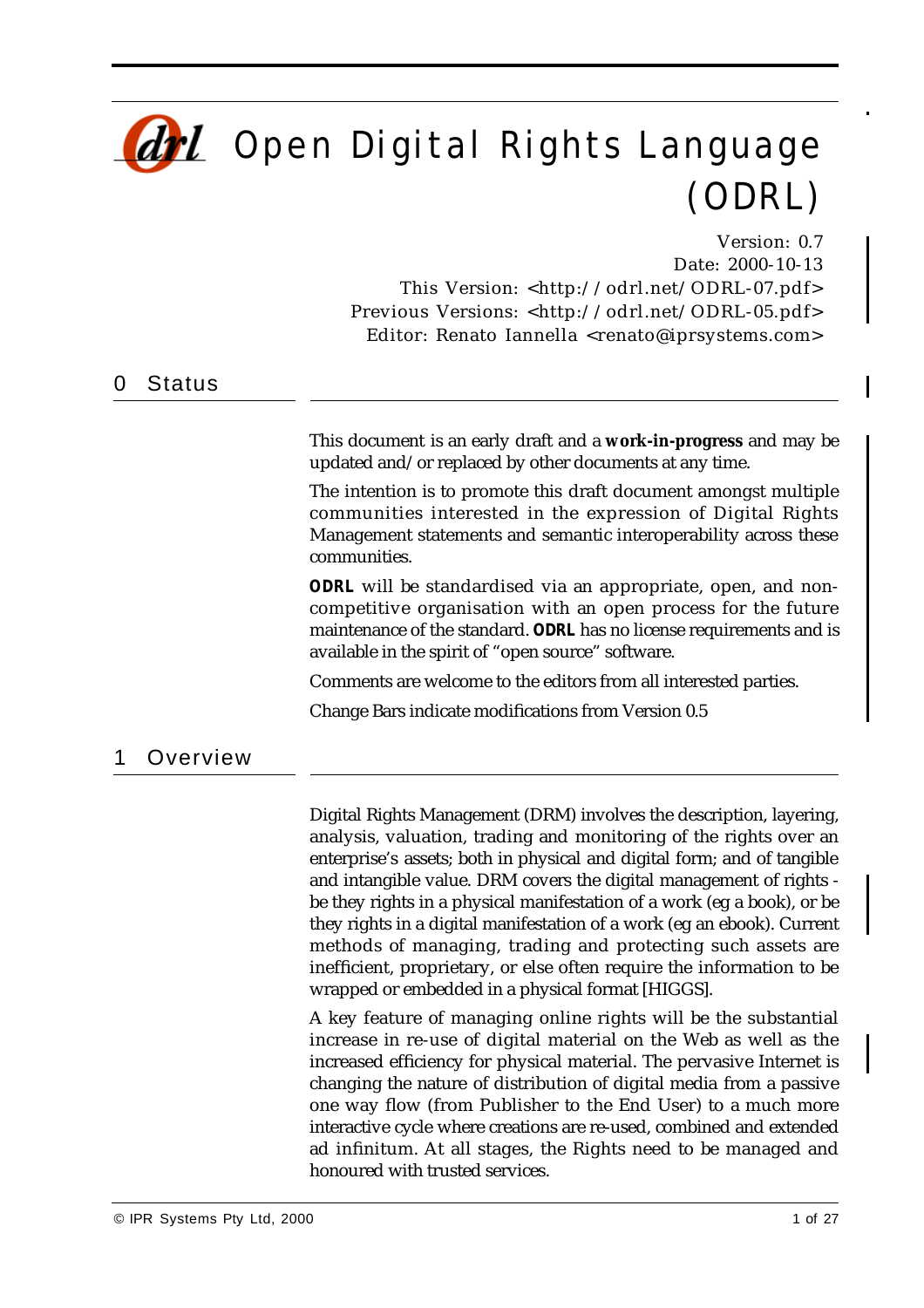Current Rights management technologies include languages for describing the terms and conditions, tracking asset usages by enforcing controlled environments or encoded asset manifestations, and closed architectures for the overall management of rights.

The Open Digital Rights Language (*ODRL*) provides the semantics for DRM in open and trusted environments whilst being agnostic to mechanisms to achieve the secure architectures.

1.1 The Bigger Picture It is envisaged that *ODRL* will "plug into" an open framework that enables peer-to-peer interoperability for DRM services. (See [ERICKSON] for an overview of this area). However, *ODRL* can also be used as an mechanism to express rights statements on its own and to plug into existing DRM architectures, for example, the Electronic Book Exchange [EBX] framework.

> The editors consider that traditional DRM (even though it is still a new discipline) has taken a closed approach to solving problems. That is, the DRM has focused on the *content protection* issues more than the *rights management* issues. Hence, we see a movement towards "Open Digital Rights Management" (ODRM) with clear principles focused on interoperability across multiple sectors and support for fair-use doctrines.

The ODRM Framework consists of Technical, Business, Social, and Legal streams as shown in Figure 1.



Figure 1. ODRM Framework

The ODRM Technical stream consists of an Architecture (ODRA), Trading Protocol (ODRT) and Protection (ODRP) mechanisms with *ODRL* clearly focused on solving a common and extendable way of expressing Rights assertions within this Architecture.

The ODRM Architecture exists in other forms that are specific to other communities needs, such as Privacy metadata. Hence, ODRA can be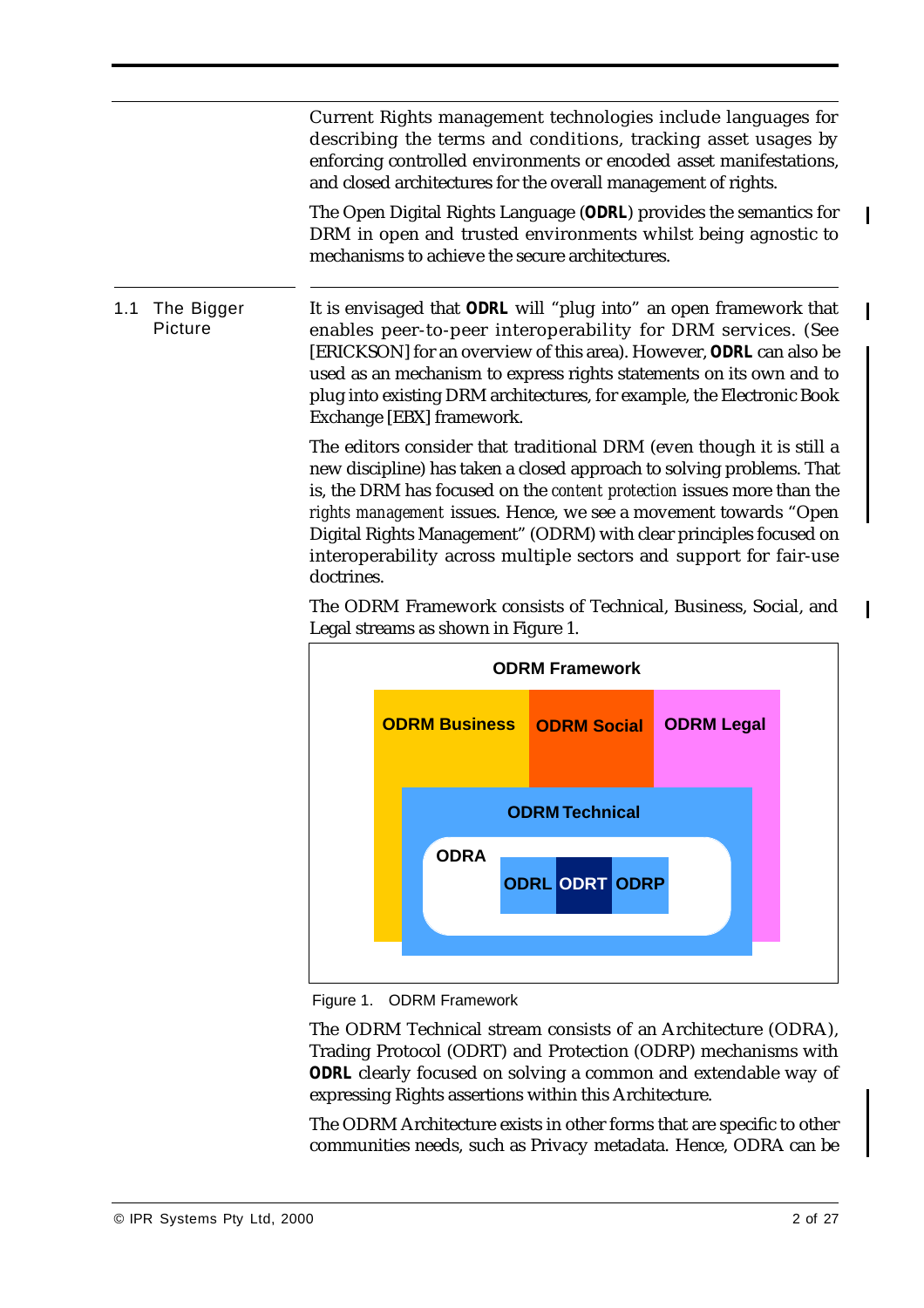|                                 | achieved by abstracting and reusing such architectures to enable<br>trusted metadata expressions about digital assets.                                                                                                                                     |
|---------------------------------|------------------------------------------------------------------------------------------------------------------------------------------------------------------------------------------------------------------------------------------------------------|
| 1.2 About this<br>Specification | This document, along with its normative references, includes all the<br>specification necessary for the implementation of interoperable ODRL<br>applications.                                                                                              |
|                                 | The key words must, must not, required, shall, shall not, should, should<br>not, recommended, may, and optional in this specification are to be<br>interpreted as described in [RFC2119] which defines the significance<br>of each particular requirement. |
|                                 | Examples used in this document are for demonstration purposes only.                                                                                                                                                                                        |
| 2 ODRL                          |                                                                                                                                                                                                                                                            |
|                                 | <b>ODRL</b> complements existing analogue rights management standards                                                                                                                                                                                      |

by providing digital equivalents, and supports an expandible range of new services that can be afforded by the digital nature of the assets in the Web environment. In the physical environment, *ODRL* can be used to enable machine-based processing for Rights management.

*ODRL* is a standard vocabulary for the expression of terms and conditions over assets. *ODRL* covers a core set of semantics for these purposes including the rights holders and the expression of permissible usages for asset manifestations. Rights can be specified for a specific asset manifestation (format) or could be applied to a range of manifestations of the asset.

2.1 Scope *ODRL* is focused on the semantics of expressing rights languages. *ODRL* can be used within trusted or untrusted systems for both digital and physical assets. However, *ODRL* does not determine the capabilities nor requirements of any trusted services (eg for content protection, digital/physical delivery, and payment negotiation) that utilises its language. Clearly, however, *ODRL* will benefit rights transactions over digital assets as these can be captured and managed as a single transaction. In the physical world, *ODRL* expressions would need an accompanying system with the distribution of the physical asset.

> *ODRL* defines a core set of semantics. Additional semantics can be layered on top of *ODRL* for third-party value added services.

> *ODRL* does not enforce or mandate any policies for DRM, but provides the mechanisms to express such policies. Communities or organisations, that establish such policies based on *ODRL*, do so based on their specific business or public access requirements.

> *ODRL* depends on the use of unique identification of assets. This is a very difficult problem to address and to have agreement across many sectors and is why identification mechanisms and policies of the assets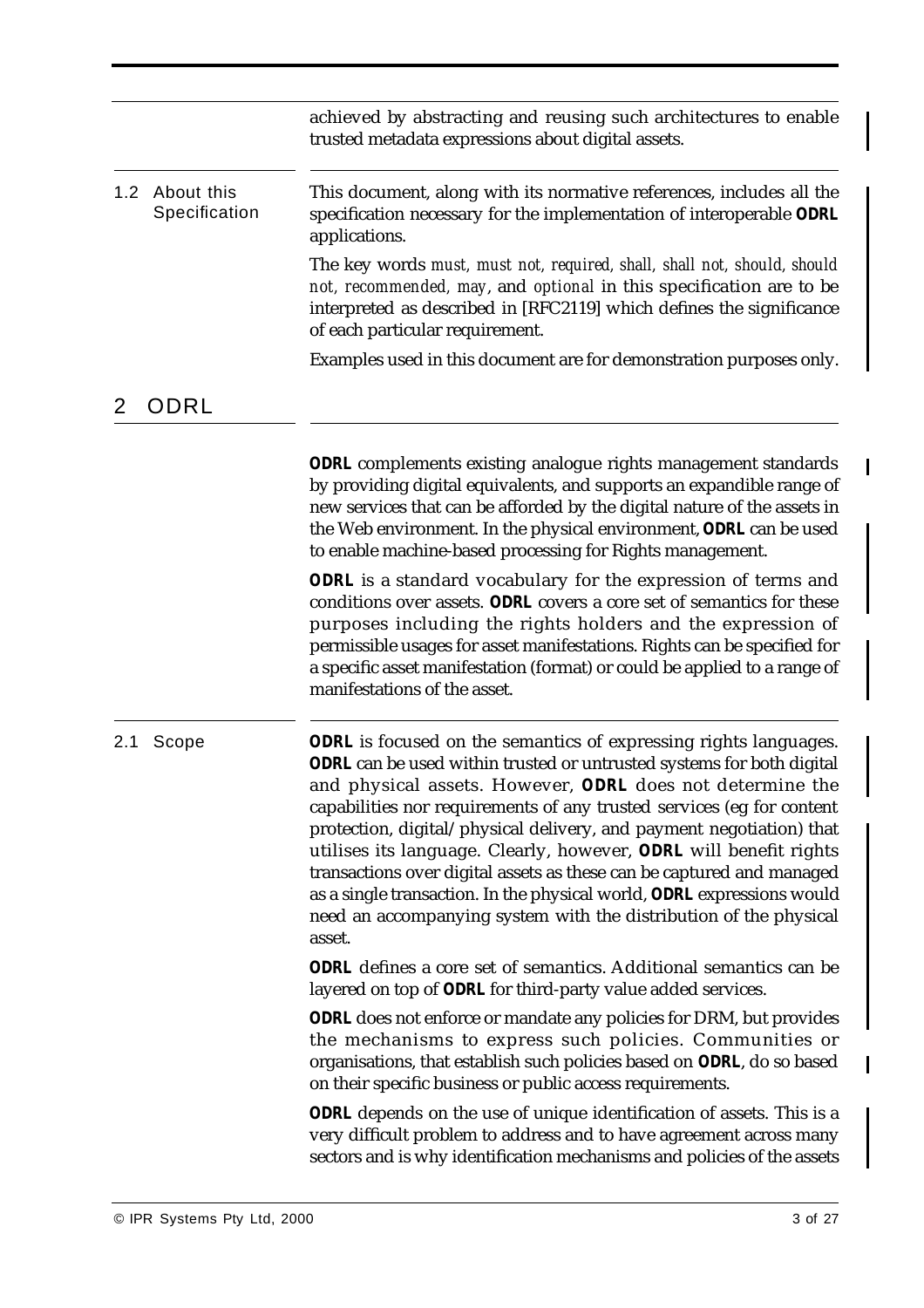is outside the scope of *ODRL*. Sector-specific versions of *ODRL* may address the need to infer information about the asset manifestation from its unique identifier.

*ODRL* model is based on an analysis and survey of sector specific requirements (models and semantics), and as such, aims to be compatible with a broad community base. *ODRL* aims to meet the common requirements for many sectors and has been influenced by the ongoing work and specifications/models of the following groups:

- **•** <indecs> [INDECS]
- **•** Electronic Book Exchange [EBX]
- **•** IFLA
- **•** DOI Foundation [DOI]
- **•** ONIX
- **•** MPEG
- **•** IMS
- **•** Dublin Core Metadata Initiative [DCMI]

*ODRL* proposes to be compatible with the above groups by defining an independent and extensible set of semantics. *ODRL* does not depend on any media types as it is aimed for cross-sector interoperability.

#### 2.2 Foundation Model *ODRL* is based on a simple, yet extensible, model for rights management which involves the clear separation of Parties, Assets, and Rights descriptions. This is shown in Figure 2.



Figure 2. ODRL Foundation Model

The Rights entity consists of Usage, Constraint, Narrow, and Reward which together enable the expression of digital rights over the identified Asset and their Rights Holders (parties). The Parties' Role with respect to their Rewards can also be expressed.

The description of the Party and Asset entities is outside the scope of *ODRL*. What is in scope is that these entities must be referenced by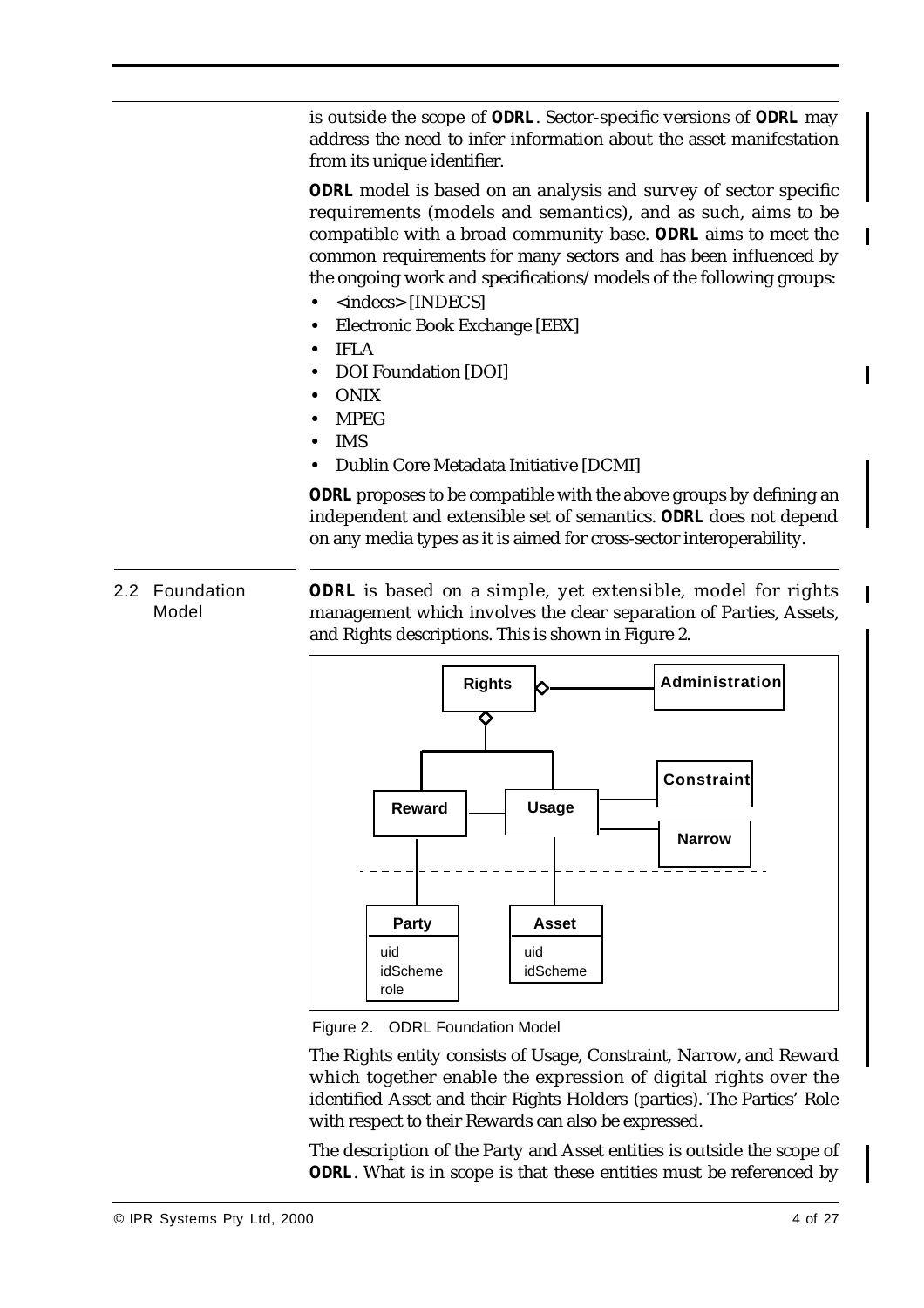|               | using unique identification mechanisms (such as [URI], [DOI], [ISBN]<br>etc).                                                                                                                                                                                                                                                      |
|---------------|------------------------------------------------------------------------------------------------------------------------------------------------------------------------------------------------------------------------------------------------------------------------------------------------------------------------------------|
|               | The Asset entity (sometimes referred to as a Work, Content, Creation,<br>or Intellectual Property), is viewed as a whole entity. If the Rights are<br>assigned at the Asset's subpart level, then such parts would require to<br>also be uniquely identifiable. However, ODRL can specify constraints<br>on subparts of the asset. |
|               | The Rights entity also consists of an Administration entity that<br>captures the responsible parties and valid dates of the Rights<br>expression.                                                                                                                                                                                  |
|               | Complete and formal semantics for the ODRL Foundation Model<br>properties and attributes are specified in Section 3.1 "Foundation<br>Semantics" on page 12.                                                                                                                                                                        |
| 2.2.1 Example | The ODRL Foundation Model can be expressed using XML. A pseudo-<br>example is shown below:                                                                                                                                                                                                                                         |
|               | <rights></rights>                                                                                                                                                                                                                                                                                                                  |
|               | <asset></asset>                                                                                                                                                                                                                                                                                                                    |
|               | <uid idscheme="URI">http://byeme.com/myasset.pdf</uid>                                                                                                                                                                                                                                                                             |
|               |                                                                                                                                                                                                                                                                                                                                    |
|               |                                                                                                                                                                                                                                                                                                                                    |
|               | <usage></usage>                                                                                                                                                                                                                                                                                                                    |
|               | <usage-type></usage-type>                                                                                                                                                                                                                                                                                                          |
|               |                                                                                                                                                                                                                                                                                                                                    |
|               | <constraint> </constraint>                                                                                                                                                                                                                                                                                                         |
|               |                                                                                                                                                                                                                                                                                                                                    |
|               | <usage-type></usage-type>                                                                                                                                                                                                                                                                                                          |
|               |                                                                                                                                                                                                                                                                                                                                    |
|               | <constraint> </constraint>                                                                                                                                                                                                                                                                                                         |
|               |                                                                                                                                                                                                                                                                                                                                    |
|               |                                                                                                                                                                                                                                                                                                                                    |
|               |                                                                                                                                                                                                                                                                                                                                    |
|               | <narrow> </narrow>                                                                                                                                                                                                                                                                                                                 |
|               | <reward></reward>                                                                                                                                                                                                                                                                                                                  |
|               | <reward-type></reward-type>                                                                                                                                                                                                                                                                                                        |
|               | <party></party>                                                                                                                                                                                                                                                                                                                    |
|               |                                                                                                                                                                                                                                                                                                                                    |
|               | <role> </role>                                                                                                                                                                                                                                                                                                                     |
|               |                                                                                                                                                                                                                                                                                                                                    |
|               |                                                                                                                                                                                                                                                                                                                                    |
|               | $\ldots$ .                                                                                                                                                                                                                                                                                                                         |
|               | $\alpha$ /reward $\alpha$                                                                                                                                                                                                                                                                                                          |
|               | <admin></admin>                                                                                                                                                                                                                                                                                                                    |
|               | <party> </party>                                                                                                                                                                                                                                                                                                                   |
|               | <datetime> </datetime>                                                                                                                                                                                                                                                                                                             |
|               | $\alpha$ /admin>                                                                                                                                                                                                                                                                                                                   |
|               |                                                                                                                                                                                                                                                                                                                                    |
|               | alata and formal gyntaet                                                                                                                                                                                                                                                                                                           |

Complete and formal syntactical examples are given in Section 4 "Syntax" on page 21.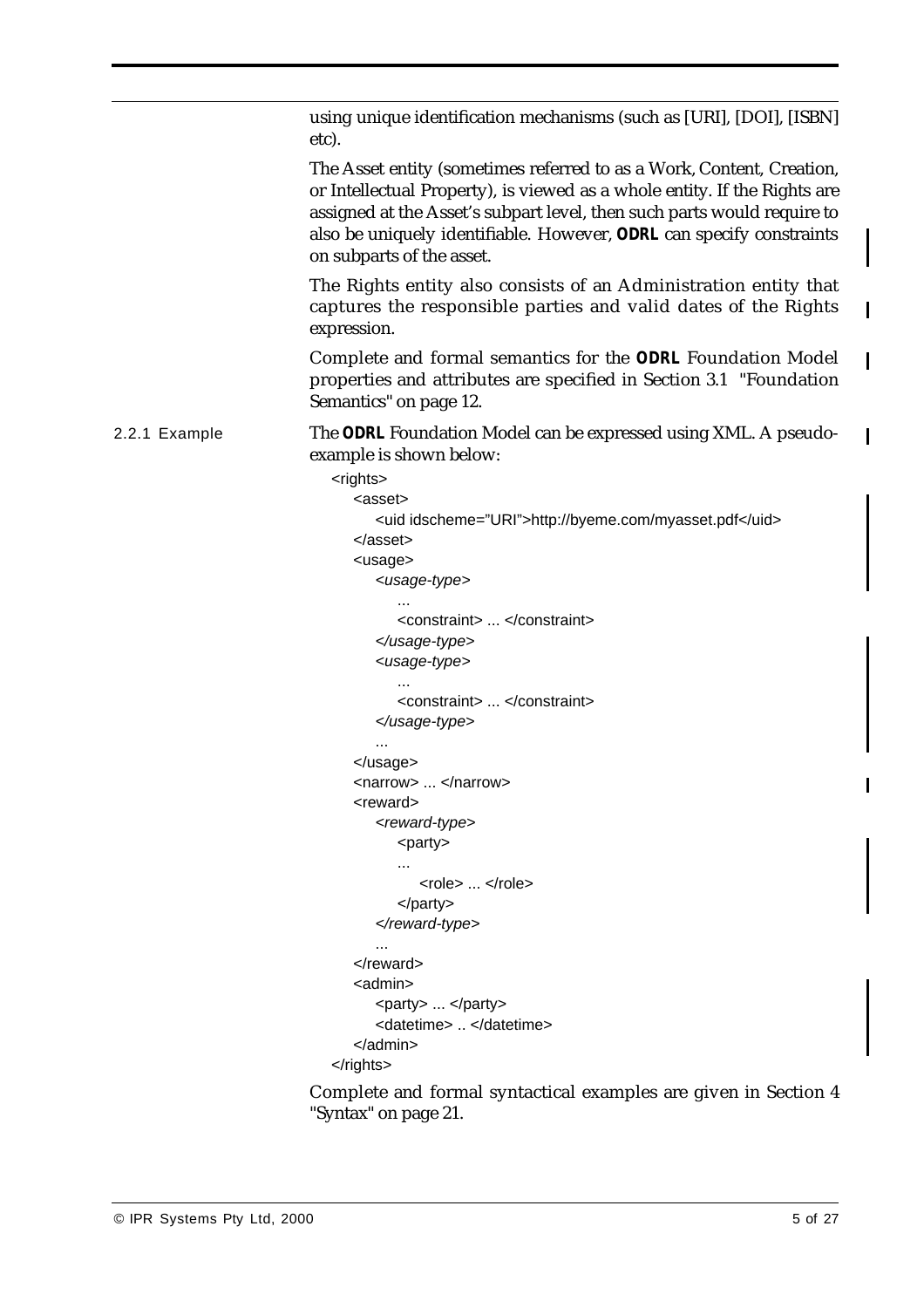### 2.3 Rights Usage Model

*ODRL* supports the expression of Rights Usages. This is the recognised set of allowable usage rights over the Asset. This is shown in Figure 3.



Figure 3. ODRL Usages Model

The Usage entity consists of an aggregation of three abstract entities:

- **•** Use indicates a set of usages in which the Asset can be consumed (realised with: Display, Print, Play, Execute).
- **•** Transfer indicates a set of usages in which the rights over the Asset can be transferred (realised with: Sell, Lend, Give).
- **•** Reuse indicates a set of usages in which the Asset (or portions of it) can be re-utilised (realised with: Modify, Copy, Annotate).

A Usage must be associated with one or more Assets. A Usage can be associated with zero or more Constraints.

*Important Note* A Usage Right that is not specified in any Rights Expressions is not granted. That is, no assumptions should be made in regard to Usage Rights if they are not explicitly mentioned.

> Additionally, all Usages can be subject to an "Exclusivity" attribute that indicates if the constraint is exclusive or not.

> Complete and formal semantics for the *ODRL* Usage Model properties and attributes are specified in Section 3.2 "Usage Semantics" on page 13.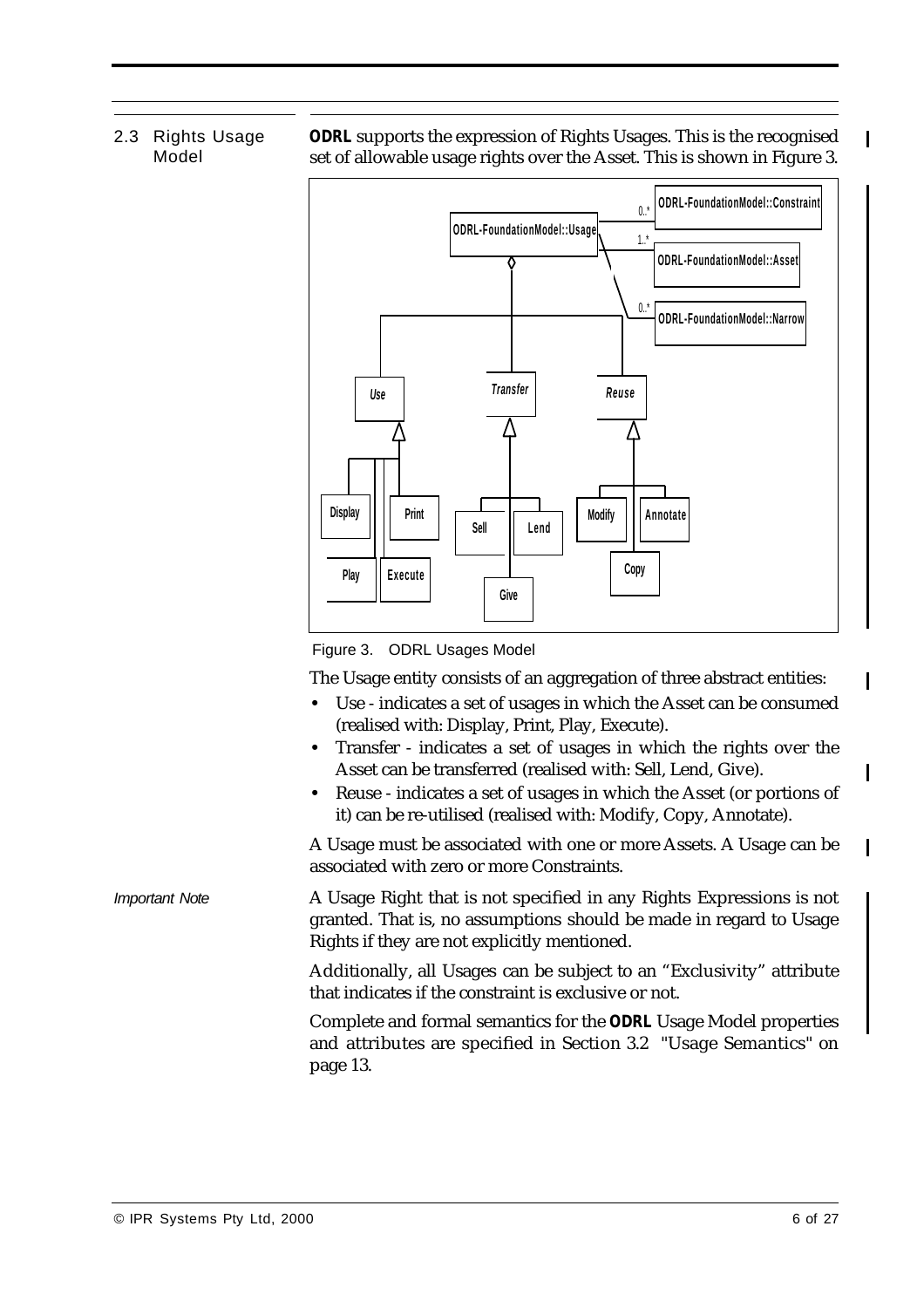2.3.1 Example The *ODRL* Usage Model can be expressed using XML. A pseudoexample is shown below in which the identified asset has display, print (with constraints), and annotate rights.

```
<usage>
   <asset>
      <uid idscheme="URI">http://byeme.com/myasset.pdf</uid>
   </asset>
   <display/>
   <print>
      <constraint> ... </constraint>
   </print>
   <annotate/> 
   ...
</usage>
```
Complete and formal syntactical examples are given in Section 4 "Syntax" on page 21.

### 2.4 Rights **Constraint** Model

*ODRL* supports the expression of Rights Constraints. This is the recognised set of restrictions on the usage rights over the Asset. This is shown in Figure 4.



Figure 4. ODRL Constraints Model

The Constraint entity consists of an aggregation of six abstract entities:

**•** User - indicates a set of constraints which limits usage to identified user(s) (realised with: Individual, Group).

 $\mathbf I$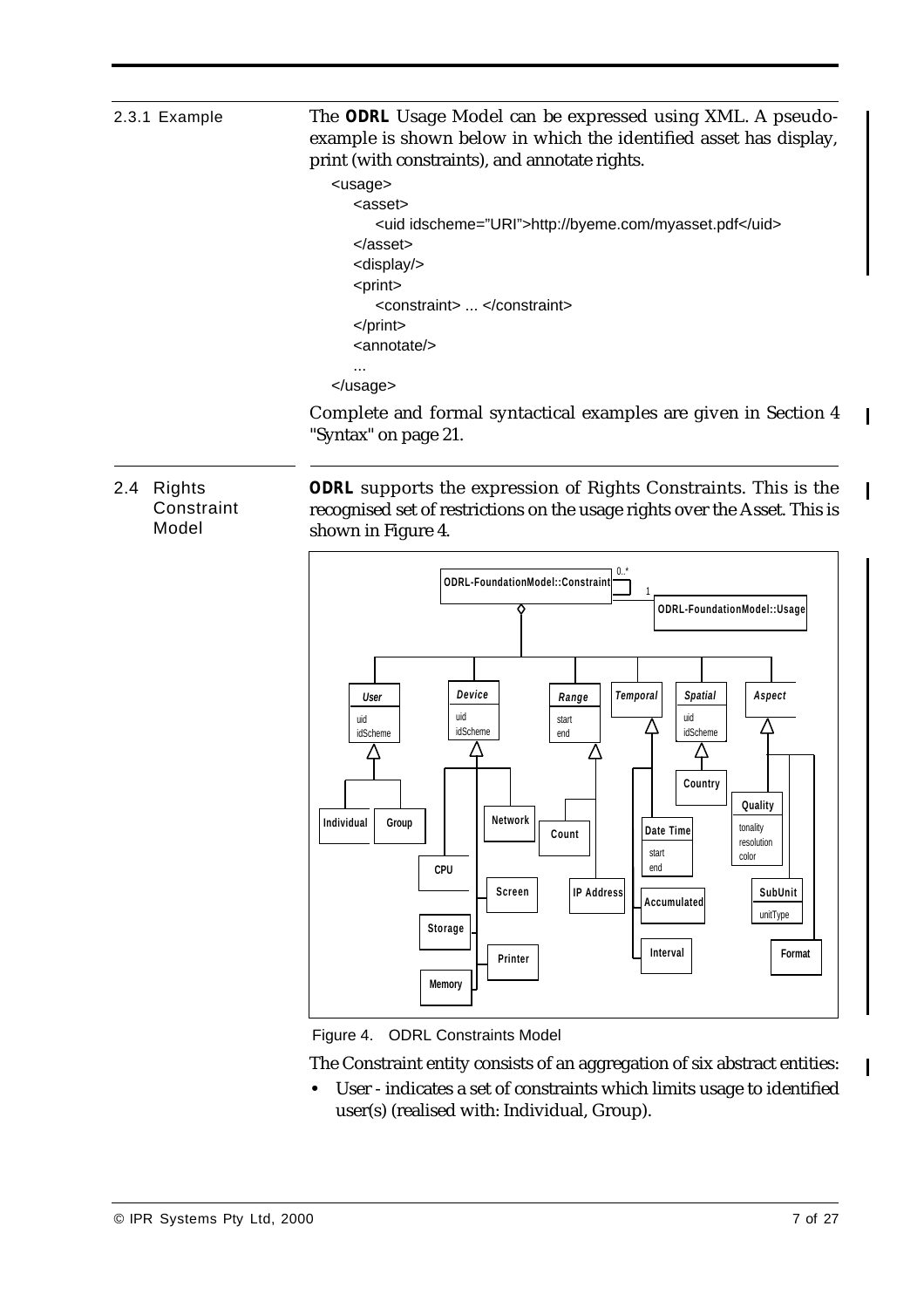|                                          | Device - indicates a set of constraints which limits usage to<br>physical devices (realised with: Network, CPU, Screen, Storage,<br>Printer, Memory).<br>Range - indicates a set of constraints which limits usage to a fixed<br>$\bullet$<br>number or extent (realised with: Count, IP Address).<br>Temporal - indicates a set of constraints which limits usage to<br>$\bullet$<br>temporal boundaries (realised with: Date Time, Accumulated,<br>Interval).<br>Spatial - indicates a set of constraints which limits usage to spatial<br>$\bullet$<br>boundaries (realised with: Country).<br>Aspect - indicates a set of constraints which limits usage to distinct<br>features of the asset (realised with: Quality, SubUnit, Format).<br>Additionally, all Constraints can be subject to an "Exclusivity"<br>attribute that indicates if the constraint is exclusive or not.<br>A Constraint is associated with one Usages. Constraints can also have<br>zero or more other Constraints. |
|------------------------------------------|-------------------------------------------------------------------------------------------------------------------------------------------------------------------------------------------------------------------------------------------------------------------------------------------------------------------------------------------------------------------------------------------------------------------------------------------------------------------------------------------------------------------------------------------------------------------------------------------------------------------------------------------------------------------------------------------------------------------------------------------------------------------------------------------------------------------------------------------------------------------------------------------------------------------------------------------------------------------------------------------------|
| <b>Important Note</b>                    | Any Constraint that is expressed but can not be performed by the<br>consuming system, must not be granted. That is, if a system does not<br>understand how to guarantee that a specified constraint be honoured<br>it must not grant the Usage right an all.                                                                                                                                                                                                                                                                                                                                                                                                                                                                                                                                                                                                                                                                                                                                    |
|                                          | Complete and formal semantics for the ODRL Constraint Model<br>properties and attributes are specified in Section 3.3 "Constraint<br>Semantics" on page 15.                                                                                                                                                                                                                                                                                                                                                                                                                                                                                                                                                                                                                                                                                                                                                                                                                                     |
| 2.4.1 Example                            | The ODRL Constraint Model can be expressed using XML. A pseudo-<br>example is shown below in which the display usage right is<br>constrained to a particular network within an identified IP address<br>range.<br><display><br/><constraint><br/><network><br/><constraint><br/><math>\epsilon</math>ipaddress start="111.222.333.1" end ="111.222.333.255" /&gt;<br/><constraint><br/></constraint></constraint></network><br/></constraint><br/></display><br>Complete and formal syntactical examples are given in Section 4<br>"Syntax" on page 21.                                                                                                                                                                                                                                                                                                                                                                                                                                         |
| <b>Rights Narrow</b><br>$2.5\,$<br>Model | ODRL supports the expression of Narrowing of Rights. This is the<br>ability to specify if the current Rights can be modified (narrowed or                                                                                                                                                                                                                                                                                                                                                                                                                                                                                                                                                                                                                                                                                                                                                                                                                                                       |
|                                          |                                                                                                                                                                                                                                                                                                                                                                                                                                                                                                                                                                                                                                                                                                                                                                                                                                                                                                                                                                                                 |

П

 $\mathbf{I}$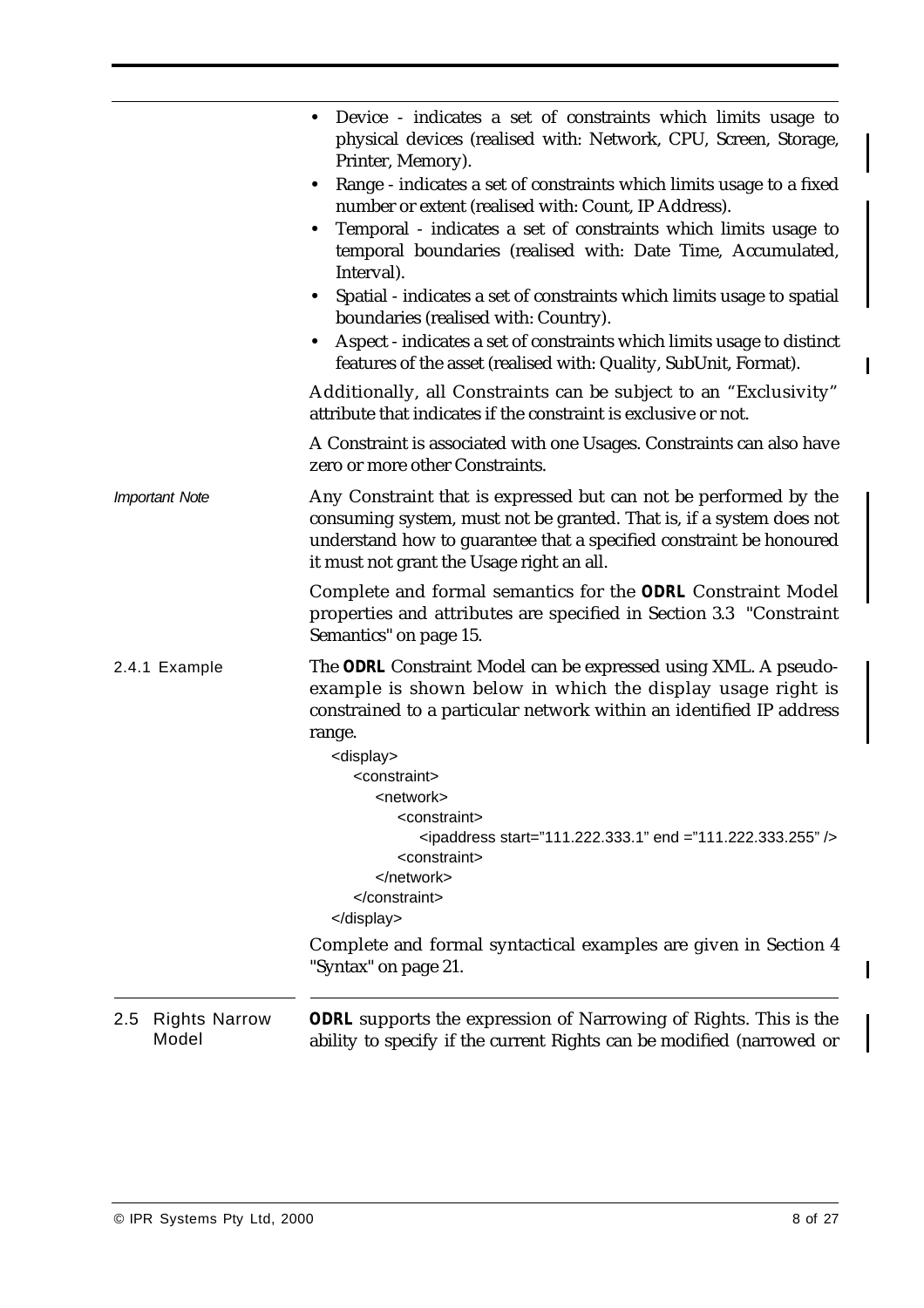

removed) when re-issuing a Rights expression. This is shown in Figure 5.

Figure 5. ODRL Narrow Model

The Narrow entity is an aggregation of one other existing entity:

**•** Constraint - indicates any constraints that the Narrow rights must conform to.

Complete and formal semantics for the *ODRL* Narrow Model properties and attributes are specified in Section 3.4 "Narrow Semantics" on page 20.

2.5.1 Example The *ODRL* Narrow Model can be expressed using XML. A pseudoexample is shown below in which sell and lend transfer rights exist for the identified asset and narrow rights are applicable and are also constrained to a particular country.

```
<rights>
     <asset>
        <uid idscheme="URI">http://byeme.com/myasset.pdf</uid>
     </asset>
      <usage>
        <sell/>
        <lend/>
      </usage>
      <narrow>
        <constraint>
           <country>
              <uid idscheme="ISO3166"> AU </uid>
           </country>
        </constraint>
      </narrow>
  </rights>
Complete and formal syntactical examples are given in Section 4
```
"Syntax" on page 21.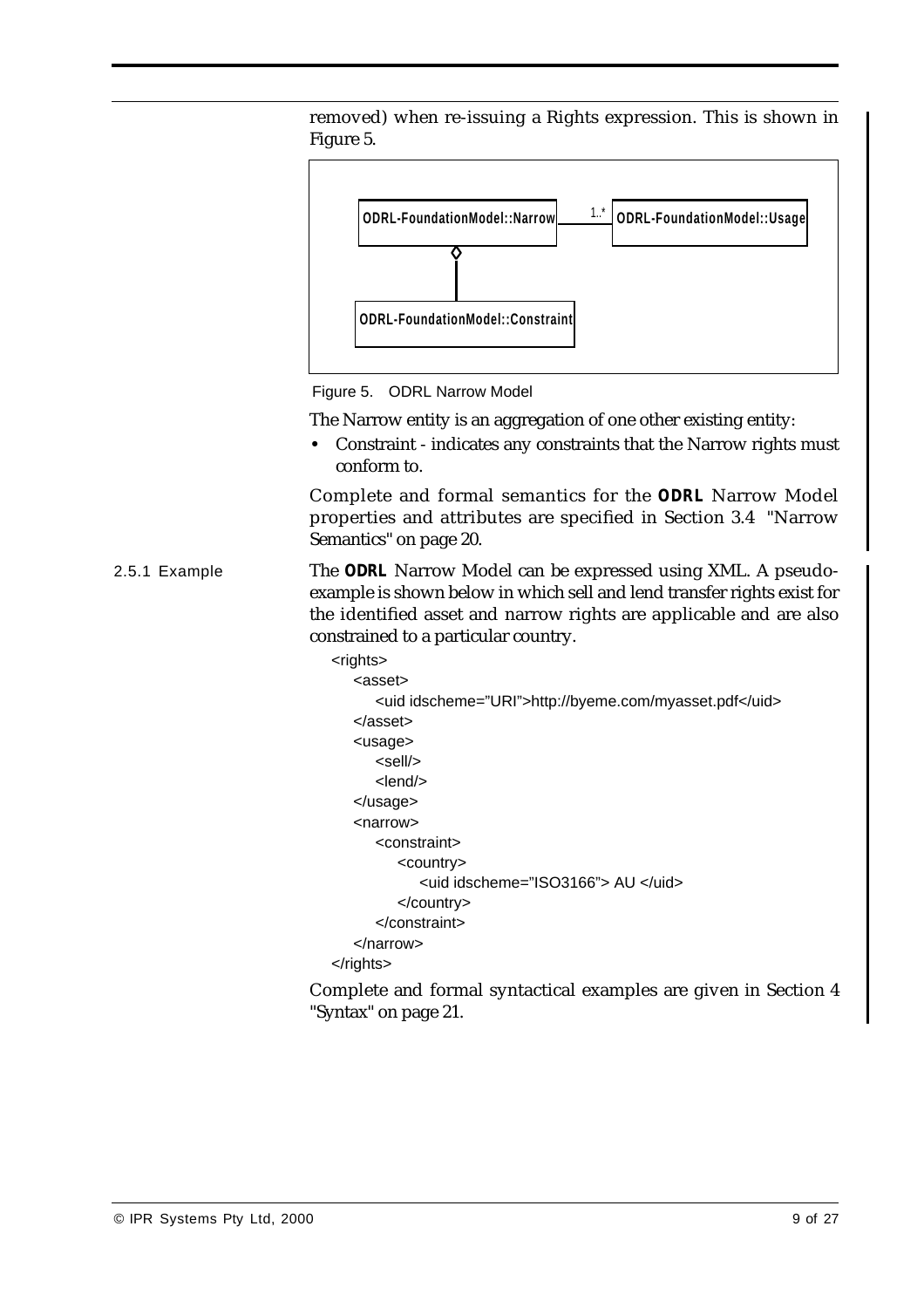## 2.6 Rights Reward Model

*ODRL* supports the expression of Rights Rewards. This is the recognised set of rewarding mechanisms for the usage of the Asset and the Rights Holders (parties). This is shown in Figure 6.



Figure 6. ODRL Rewards Model

The Reward entity is an aggregation of one abstract entity:

**•** Money - indicates a set of financial rewards associated with the usage of an Asset (realised with: Fixed, Percentage).

One or more Parties must be identified with the Rewards expression. The Role of the Party may also be indicated.

Complete and formal semantics for the *ODRL* Reward Model properties and attributes are specified in Section 3.5 "Reward Semantics" on page 20.

2.6.1 Example The *ODRL* Rewards Model can be expressed using XML. A pseudoexample is shown below in which two identified parties share the financial rewards with 90% to the Author and 10% to the Publisher.

```
<reward>
```

```
<percentage value="90" currency="AUD">
  <party> 
     <uid idscheme="X500">c=FOO;o=Federal Library;ou=Registry; 
                              cn=Maria Brown</uid>
     <role>Author</role>
  </party> 
</percentage>
<percentage value="10" currency="AUD">
  <party>
     <uid idscheme="X500"> c=FOO;o=Federal Library;ou=Registry; 
                              cn=Bye Me Inc</uid>
     <role>Publisher</role>
  </party>
```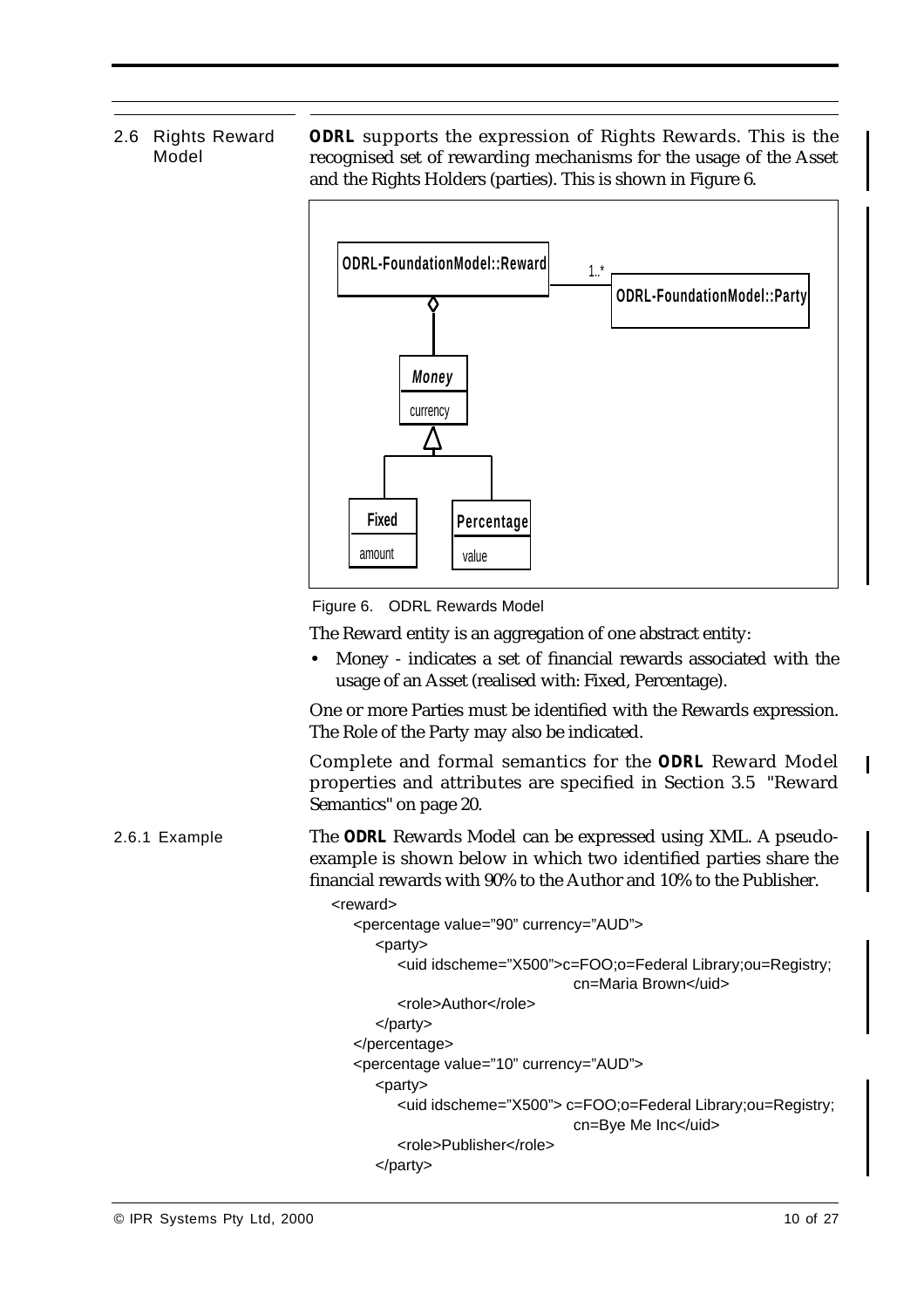```
</percentage>
</reward>
```
Complete and formal syntactical examples are given in Section 4 "Syntax" on page 21.

2.7 Rights Administration Model

*ODRL* supports the Administrative information about the Rights expression. This is shown in Figure 7.



Figure 7. ODRL Administration Model

The Administration entity is an aggregation of two other existing entities:

- **•** Party indicates who is responsible for maintenance of this Rights expression).
- **•** Date Time indicates the valid date range for the Rights expression.

Complete and formal semantics for the *ODRL* Administration Model properties and attributes are specified in Section 3.6 "Administration Semantics" on page 21.

2.7.1 Example The *ODRL* Administration Model can be expressed using XML. A pseudo-example is shown below in which the Rights expression is managed by the identified party (the Rights Cataloguer) and is valid for a two year period.

```
<rights>
   <admin>
      <party>
         <uid idscheme="X500"> c=FOO;o=Federal Library;ou=Registry; 
                                 cn=Maria Brown</uid>
         <role>Rights Cataloguer</role>
      </party>
      <datetime start="2000-01-01" end="2001-12-31"/>
   </admin>
   ...
</rights>
```
Complete and formal syntactical examples are given in Section 4 "Syntax" on page 21.

 $\mathbf I$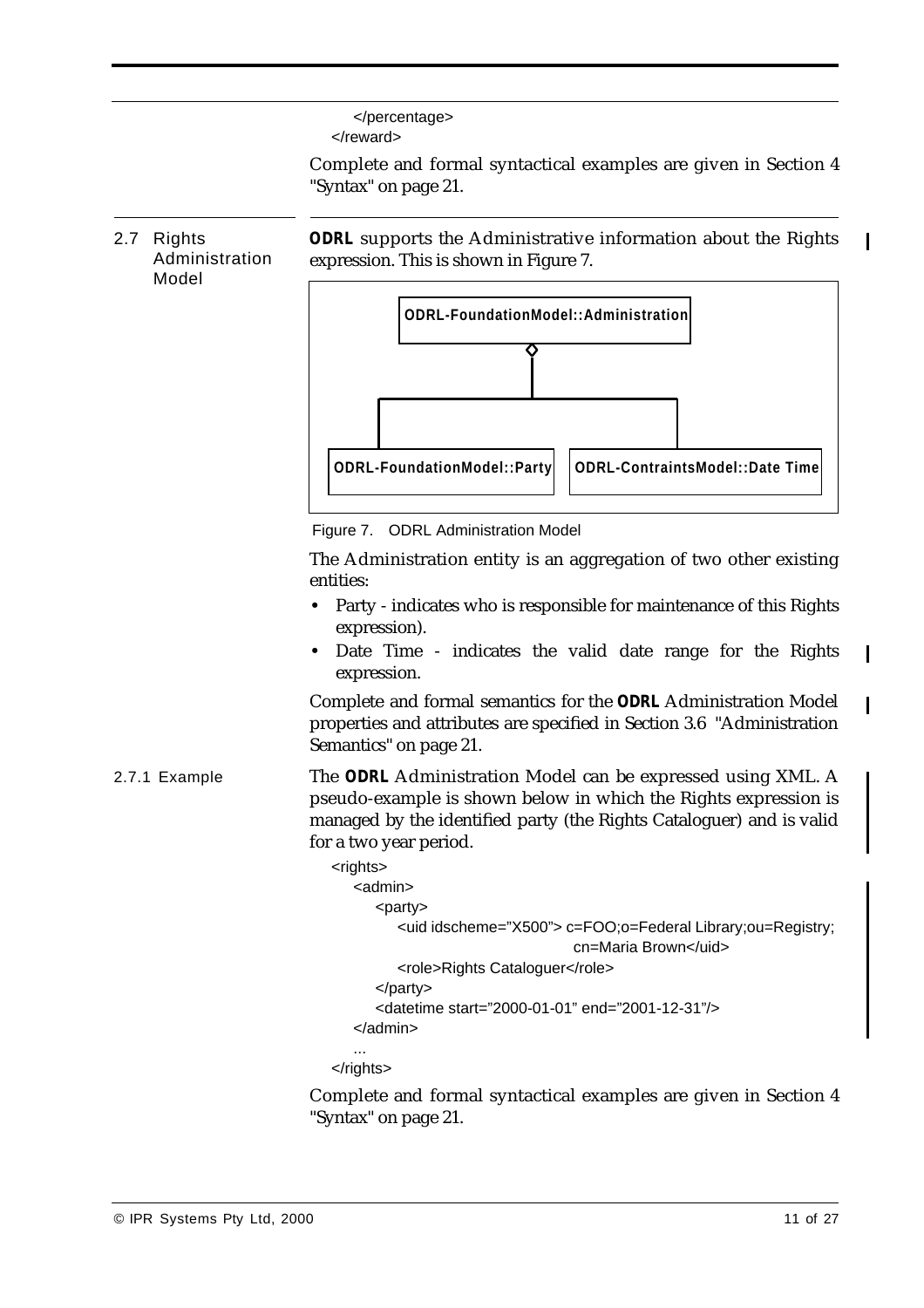# 3 Semantics

This section details the semantics of all the properties and attributes used in the *ODRL* Models.

### 3.1 Foundation **Semantics**

Rights

| <b>Identifier</b>         | rights                                                                  |
|---------------------------|-------------------------------------------------------------------------|
| <b>Definition</b>         | The digital expression of intellectual property rights<br>over an asset |
| Cardinality               | mandatory                                                               |
| <b>Content (entities)</b> | usage                                                                   |
|                           | reward                                                                  |
|                           | administration                                                          |
|                           | asset                                                                   |
|                           | narrow                                                                  |

## Usage Rights

| <b>Identifier</b>         | usage                                               |
|---------------------------|-----------------------------------------------------|
| <b>Definition</b>         | A defined set of actions or operations allowed over |
|                           | an asset                                            |
| Cardinality               | mandatory                                           |
| <b>Content (entities)</b> | use                                                 |
|                           | transfer                                            |
|                           | reuse                                               |

#### Reward

| <b>Identifier</b>         | reward                                                                                                  |
|---------------------------|---------------------------------------------------------------------------------------------------------|
| <b>Definition</b>         | Any form of value that may be exchanged for<br>agreement to the conditions of the rights<br>expressions |
| Cardinality               | optional                                                                                                |
| <b>Content (entities)</b> | money                                                                                                   |
|                           | party                                                                                                   |

#### Asset

| Identifier        | asset                                                                     |
|-------------------|---------------------------------------------------------------------------|
| <b>Definition</b> | Any object (digital or physical) of value which rights<br>can be assigned |
| <b>Comment</b>    | Must be uniquely identifiable                                             |
| Cardinality       | mandatory                                                                 |
| Content           | uid - unique identifier (entity)                                          |
|                   | idScheme - scheme used for the uid (attribute)                            |

 $\mathbf I$ 

 $\mathbf I$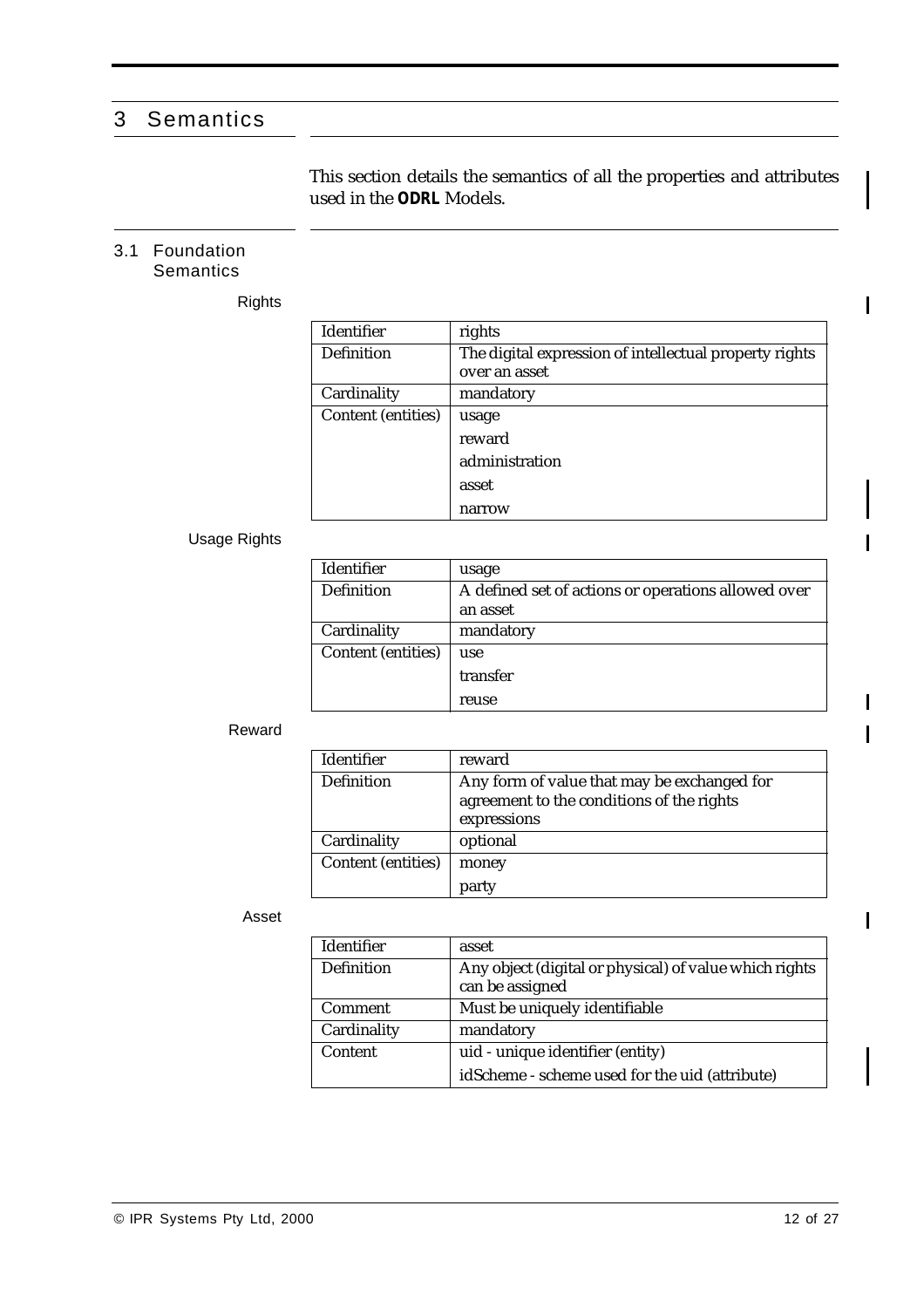Party

| Identifier        | party                                           |
|-------------------|-------------------------------------------------|
| <b>Definition</b> | An identifiable person or organisation to which |
|                   | rights may be assigned over assets              |
| Comment           | Must be uniquely identifiable                   |
| Cardinality       | optional                                        |
| Content           | uid - unique identifier (entity)                |
|                   | idScheme - scheme used for the uid (attribute)  |
|                   | role - role played by the party (entity)        |

# 3.2 Usage

## Semantics

Use

| <b>Identifier</b>         | use                                                   |
|---------------------------|-------------------------------------------------------|
| <b>Definition</b>         | A set of Usage rights pertaining to the end use of an |
|                           | asset                                                 |
| Comment                   | This entity is abstract and used to group common      |
|                           | <b>Rights Usages.</b>                                 |
| Cardinality               | optional                                              |
| <b>Content (entities)</b> | display                                               |
|                           | print                                                 |
|                           | play                                                  |
|                           | execute                                               |

## Use: Display

| <b>Identifier</b>         | display                                                          |
|---------------------------|------------------------------------------------------------------|
| <b>Definition</b>         | The act of rendering the asset onto a screen or visual<br>device |
| Cardinality               | optional                                                         |
| <b>Content (entities)</b> | constraint                                                       |

### Use: Print

| <b>Identifier</b>         | print                                                          |
|---------------------------|----------------------------------------------------------------|
| <b>Definition</b>         | The act of rendering the asset onto paper or hard<br>copy form |
| Cardinality               | optional                                                       |
| <b>Content (entities)</b> | constraint                                                     |

## Use: Play

| Identifier                | play                                                 |
|---------------------------|------------------------------------------------------|
| <b>Definition</b>         | The act of rendering the asset into audio/video form |
| Cardinality               | optional                                             |
| <b>Content (entities)</b> | constraint                                           |

 $\overline{\mathbf{I}}$ 

 $\blacksquare$ 

 $\mathbf I$ 

 $\overline{\phantom{a}}$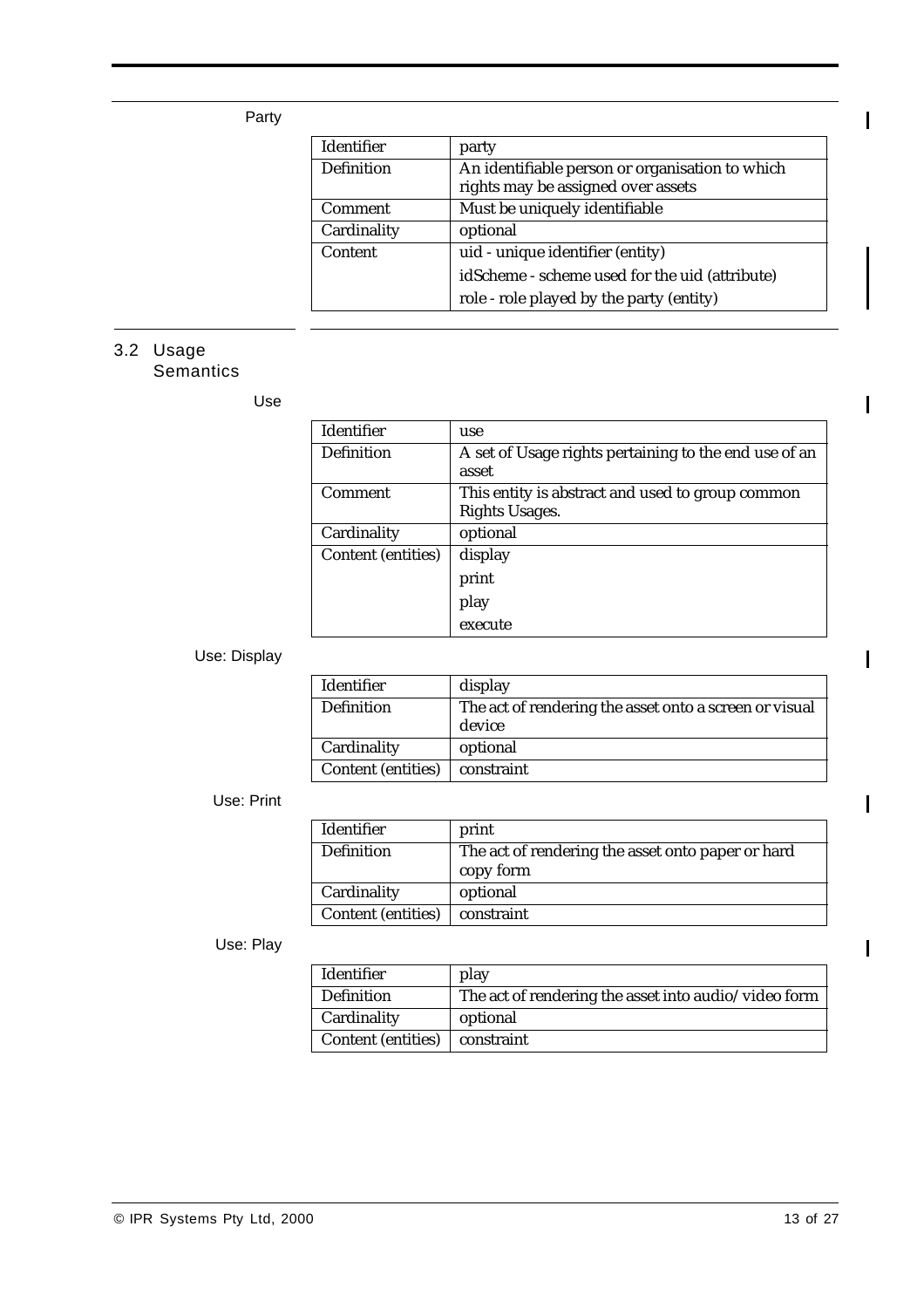### Use: Execute

| Identifier                | execute                                              |
|---------------------------|------------------------------------------------------|
| <b>Definition</b>         | The act of rendering the asset into machine-readable |
|                           | form                                                 |
| Cardinality               | optional                                             |
| <b>Content (entities)</b> | constraint                                           |

### **Transfer**

| <b>Identifier</b>         | transfer                                                                     |
|---------------------------|------------------------------------------------------------------------------|
| <b>Definition</b>         | A set of Usage rights pertaining to the transfer of<br>ownership of an asset |
| <b>Comment</b>            | This entity is abstract and used to group common                             |
|                           | <b>Rights Usages</b>                                                         |
| Cardinality               | optional                                                                     |
| <b>Content (entities)</b> | sell                                                                         |
|                           | lend                                                                         |
|                           |                                                                              |

## Transfer: Sell

| <b>Identifier</b>         | sell                                                              |
|---------------------------|-------------------------------------------------------------------|
| <b>Definition</b>         | The act of allowing the asset to be sold for exchange<br>of value |
| Cardinality               | optional                                                          |
| <b>Content (entities)</b> | constraint                                                        |

### Transfer: Lend

| <b>Identifier</b>         | lend                                              |
|---------------------------|---------------------------------------------------|
| <b>Definition</b>         | The act of allowing the asset to be available for |
|                           | temporary use then returned                       |
| <b>Comment</b>            | Time-based constraints are required               |
| Cardinality               | optional                                          |
| <b>Content (entities)</b> | constraint (mandatory)                            |

### Transfer: Give

| <b>Identifier</b>         | give                                           |
|---------------------------|------------------------------------------------|
| <b>Definition</b>         | The act of allowing the asset to be given away |
|                           | (without exchange of value)                    |
| Cardinality               | optional                                       |
| <b>Content (entities)</b> | constraint                                     |

### Reuse

| <b>Identifier</b>         | reuse                                                  |
|---------------------------|--------------------------------------------------------|
| <b>Definition</b>         | A set of Usage rights pertaining to the re-utilisation |
|                           | of an asset                                            |
| <b>Comment</b>            | This entity is abstract and used to group common       |
|                           | <b>Rights Usages.</b>                                  |
| Cardinality               | optional                                               |
| <b>Content (entities)</b> | modify                                                 |
|                           | copy                                                   |
|                           | annotate                                               |

 $\blacksquare$ 

 $\mathbf I$ 

Ī

 $\mathbf I$ 

 $\overline{\phantom{a}}$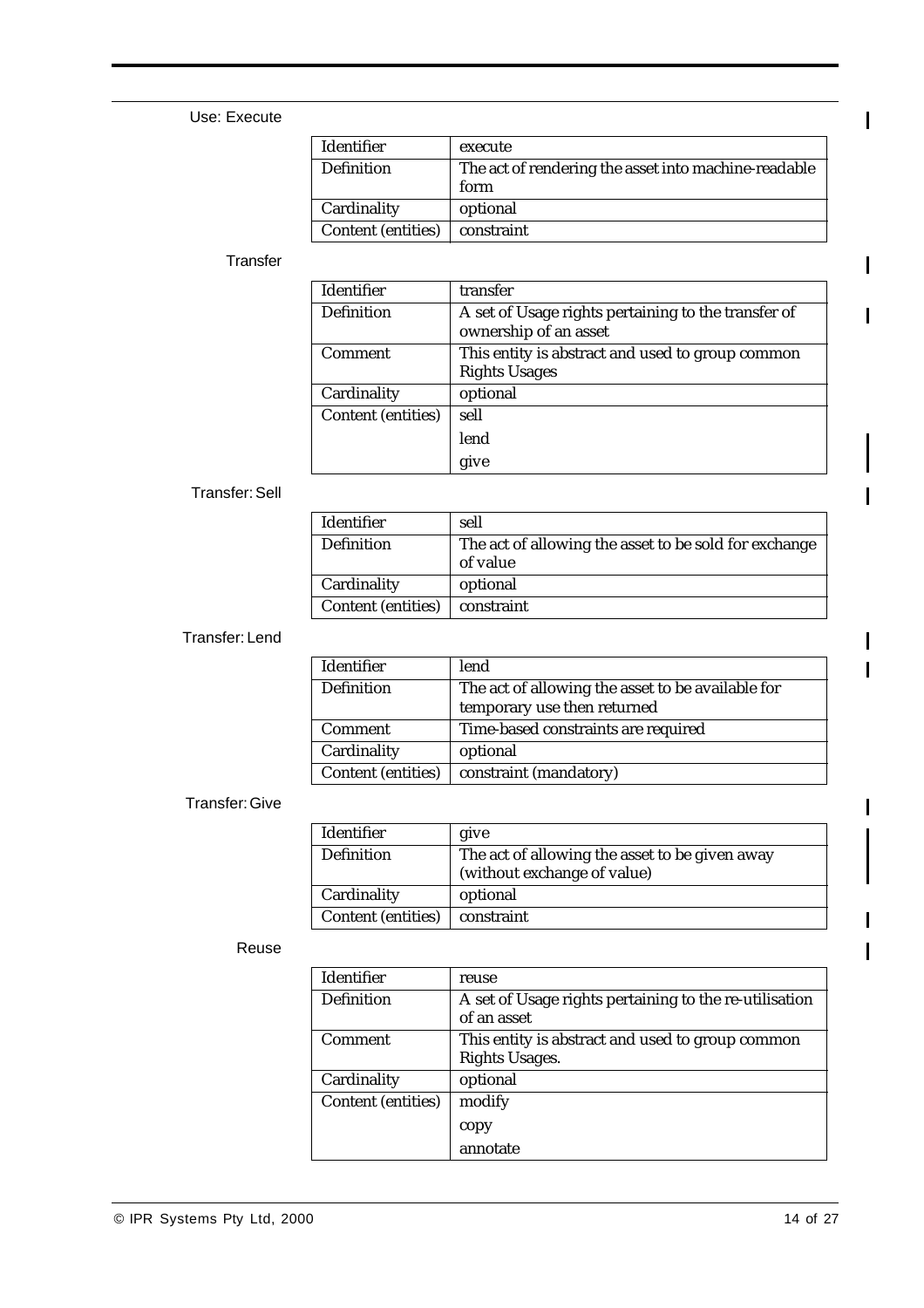Reuse: Modify

| <b>Identifier</b>         | modify                                                |
|---------------------------|-------------------------------------------------------|
| <b>Definition</b>         | The act of changing parts of the asset creating a new |
|                           | asset                                                 |
| Cardinality               | optional                                              |
| <b>Content (entities)</b> | constraint                                            |

## Reuse: Copy

| <b>Identifier</b>         | copy                                                                              |
|---------------------------|-----------------------------------------------------------------------------------|
| <b>Definition</b>         | The act of extracting parts (or all) of the asset for<br>reuse into another asset |
| Cardinality               |                                                                                   |
|                           | optional                                                                          |
| <b>Content (entities)</b> | constraint                                                                        |

### Reuse: Annotate

| <b>Identifier</b>         | annotate                                        |
|---------------------------|-------------------------------------------------|
| <b>Definition</b>         | The act of adding notations/commentaries to the |
|                           | asset creating a new asset                      |
| Cardinality               | optional                                        |
| <b>Content (entities)</b> | constraint                                      |

## 3.3 Constraint **Semantics**

**Constraint** 

| <b>Identifier</b>         | constraint                                          |
|---------------------------|-----------------------------------------------------|
| <b>Definition</b>         | A restriction that applies to the Usage of an asset |
| Cardinality               | optional                                            |
| <b>Content (entities)</b> | user                                                |
|                           | device                                              |
|                           | range                                               |
|                           | temporal                                            |
|                           | spatial                                             |
|                           | aspect                                              |

### User

| <b>Identifier</b>         | user                                             |
|---------------------------|--------------------------------------------------|
| <b>Definition</b>         | Any human or organisation                        |
| <b>Comment</b>            | This entity is abstract and used to group common |
|                           | <b>Constraints</b>                               |
| Cardinality               | optional                                         |
| <b>Content (entities)</b> | individual                                       |
|                           | group                                            |

## User: Individual

| <b>Identifier</b> | individual                                     |
|-------------------|------------------------------------------------|
| <b>Definition</b> | An identifiable party acting as an individual  |
| Cardinality       | optional                                       |
| <b>Content</b>    | uid - unique identifier (entity)               |
|                   | idScheme - scheme used for the uid (attribute) |

П

 $\blacksquare$ 

 $\mathbf I$ 

Π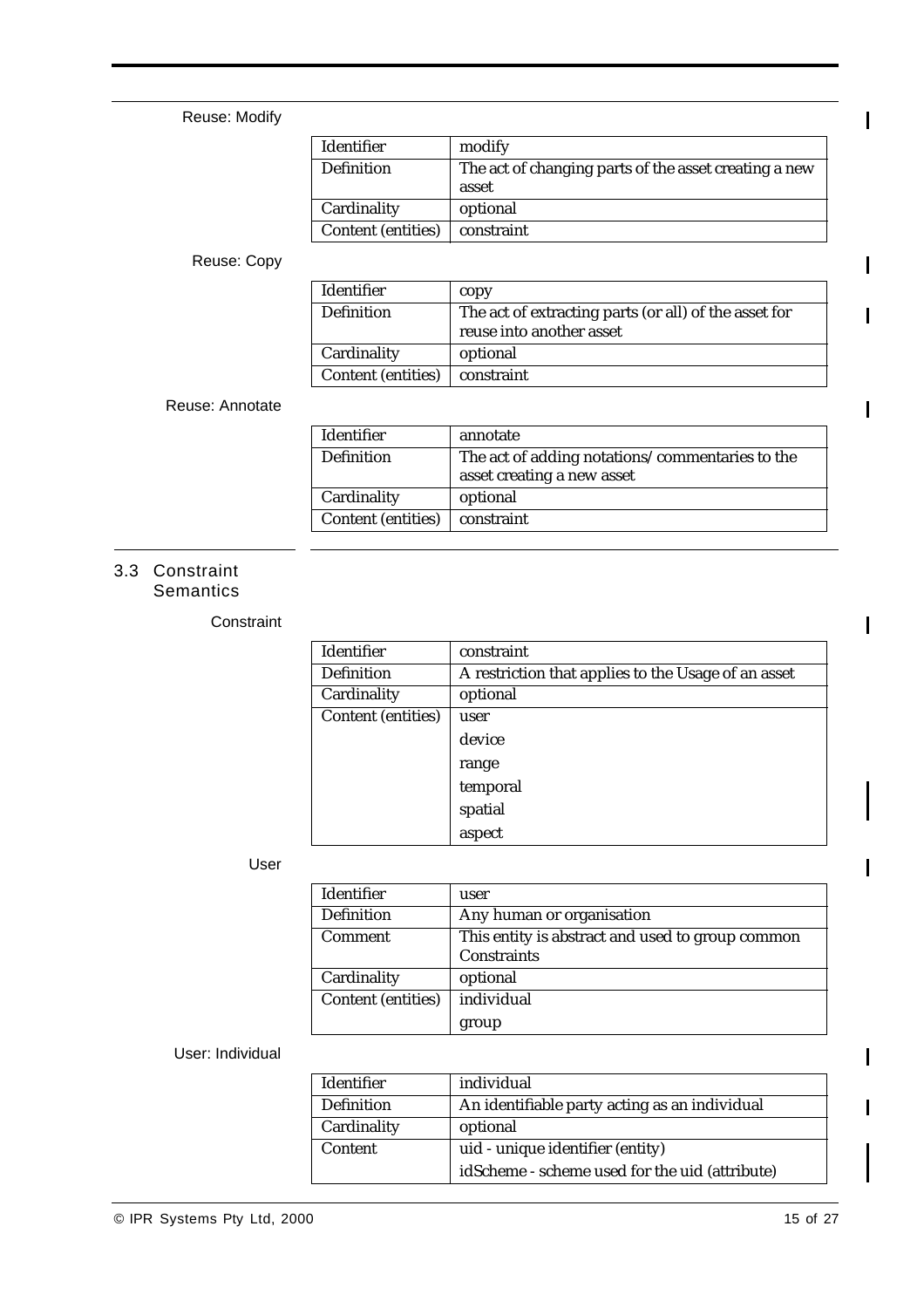## User: Group

| <b>Identifier</b> | group                                                                   |
|-------------------|-------------------------------------------------------------------------|
| <b>Definition</b> | A number of identifiable party acting as a collection<br>of individuals |
| Cardinality       | optional                                                                |
| Content           | uid - unique identifier (entity)                                        |
|                   | idScheme - scheme used for the uid (attribute)                          |

### Device

| <b>Identifier</b>         | device                                           |
|---------------------------|--------------------------------------------------|
| <b>Definition</b>         | Any electronic or digital equipment              |
| <b>Comment</b>            | This entity is abstract and used to group common |
|                           | <b>Constraints</b>                               |
| Cardinality               | optional                                         |
| <b>Content (entities)</b> | <b>Network</b>                                   |
|                           | <b>CPU</b>                                       |
|                           | <b>Screen</b>                                    |
|                           | <b>Storage</b>                                   |
|                           | <b>Printer</b>                                   |
|                           | <b>Memory</b>                                    |

#### Device: Network

| <b>Identifier</b> | network                                                 |
|-------------------|---------------------------------------------------------|
| <b>Definition</b> | An identifiable data network                            |
| <b>Comment</b>    | If below attributes are not sufficient, then IP Address |
|                   | Range can also be used to limit the network.            |
| Cardinality       | optional                                                |
| Content           | uid - unique identifier (entity)                        |
|                   | idScheme - scheme used for the uid (attribute)          |

### Device: CPU

| <b>Identifier</b> | cpu                                                            |
|-------------------|----------------------------------------------------------------|
| <b>Definition</b> | An identifiable system with a central processing<br>unit (CPU) |
| Cardinality       | optional                                                       |
| Content           | uid - unique identifier (entity)                               |
|                   | idScheme - scheme used for the uid (attribute)                 |

#### Device: Screen

| <b>Identifier</b> | screen                                         |
|-------------------|------------------------------------------------|
| <b>Definition</b> | An identifiable display output screen device   |
| <b>Comment</b>    | For example, a screen reader or braille device |
| Cardinality       | optional                                       |
| Content           | uid - unique identifier (entity)               |
|                   | idScheme - scheme used for the uid (attribute) |

Π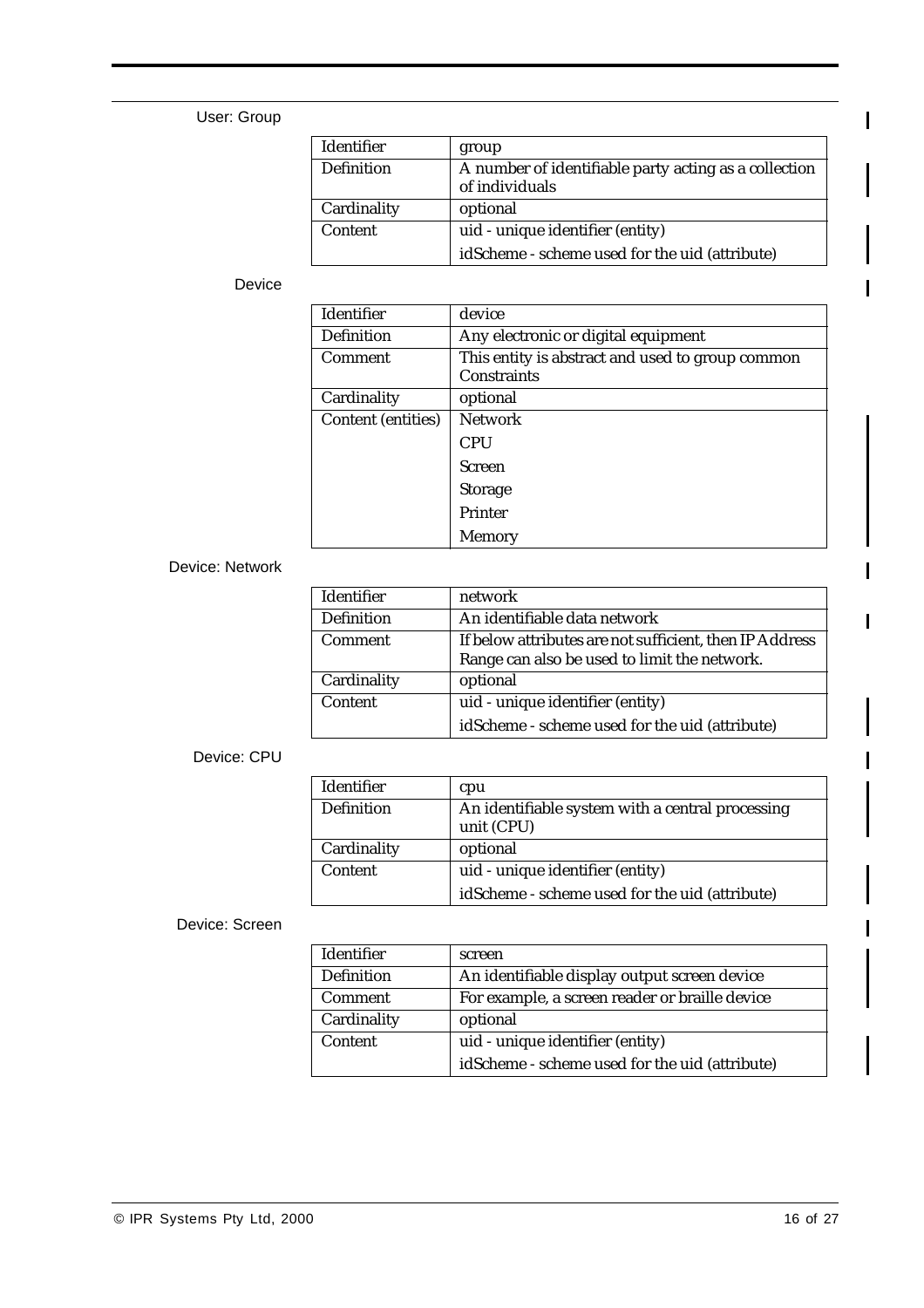## Device: Storage

| <b>Identifier</b> | storage                                         |
|-------------------|-------------------------------------------------|
| <b>Definition</b> | An identifiable storage media device            |
| <b>Comment</b>    | For example, a hard disk or removable cartridge |
| Cardinality       | optional                                        |
| <b>Content</b>    | uid - unique identifier (entity)                |
|                   | idScheme - scheme used for the uid (attribute)  |

### Device: Printer

| <b>Identifier</b> | printer                                        |
|-------------------|------------------------------------------------|
| <b>Definition</b> | An identifiable hard copy printer              |
| Cardinality       | optional                                       |
| Content           | uid - unique identifier (entity)               |
|                   | idScheme - scheme used for the uid (attribute) |

### Device: Memory

| Identifier        | memory                                         |
|-------------------|------------------------------------------------|
| <b>Definition</b> | An identifiable memory device                  |
| <b>Comment</b>    | For example, the clipboard                     |
| Cardinality       | optional                                       |
| Content           | uid - unique identifier (entity)               |
|                   | idScheme - scheme used for the uid (attribute) |

## Range

| <b>Identifier</b>         | range                                            |
|---------------------------|--------------------------------------------------|
| <b>Definition</b>         | The numeric limits within which any entity can   |
|                           | function                                         |
| <b>Comment</b>            | This entity is abstract and used to group common |
|                           | Constraints.                                     |
| Cardinality               | optional                                         |
| <b>Content (entities)</b> | Count                                            |
|                           | <b>IP Address</b>                                |

## Range: Count

| <b>Identifier</b> | count                                                                                                                                                                                  |
|-------------------|----------------------------------------------------------------------------------------------------------------------------------------------------------------------------------------|
| <b>Definition</b> | A numeric value range                                                                                                                                                                  |
| <b>Comment</b>    | If there is no "start" or "end" value, then the range is<br>open-ended. Integer, Floats and negative numbers<br>must be supported. Start/End are also synonyms for<br>Minimum/Maximum. |
| Cardinality       | optional                                                                                                                                                                               |
| Content           | start - the beginning of the range (inclusive)                                                                                                                                         |
| (attributes)      | end - the end of the range (inclusive)                                                                                                                                                 |

 $\blacksquare$ 

I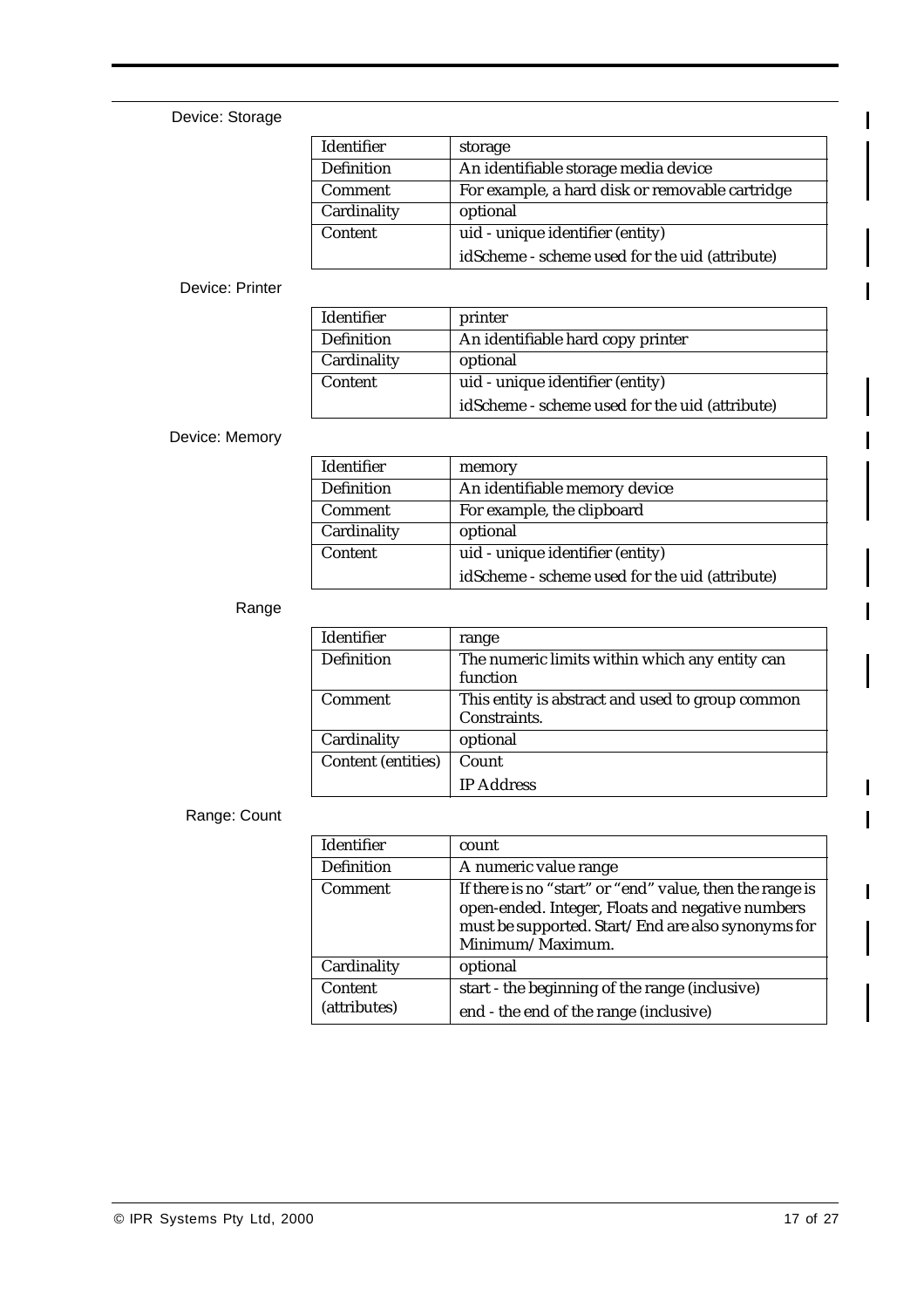#### Range: IP Address

| <b>Identifier</b>       | ipaddress                                                                                                             |
|-------------------------|-----------------------------------------------------------------------------------------------------------------------|
| <b>Definition</b>       | A network IP address range                                                                                            |
| <b>Comment</b>          | There must be "start" and "end" values specified.<br>The IP address format must be supported (Eg<br>XXX.XXX.XXX.XXX). |
| Cardinality             | optional                                                                                                              |
| Content<br>(attributes) | start - the beginning of the range (inclusive)<br>end - the end of the range (inclusive)                              |

### **Temporal**

| <b>Identifier</b>         | temporal                                             |
|---------------------------|------------------------------------------------------|
| <b>Definition</b>         | The time limits within which any entity can function |
| <b>Comment</b>            | This entity is abstract and used to group common     |
|                           | Constraints. [ISO8601] Date format must be           |
|                           | supported for all values.                            |
| Cardinality               | optional                                             |
| <b>Content (entities)</b> | Date Time                                            |
|                           | Accumulated                                          |
|                           | <b>Interval</b>                                      |

### Temporal: Date Time

| <b>Identifier</b> | datetime                                            |
|-------------------|-----------------------------------------------------|
| <b>Definition</b> | A date/time-based range                             |
| <b>Comment</b>    | If there is no "start" and/or "end" value, then the |
|                   | range is open-ended.                                |
| Cardinality       | optional                                            |
| Content           | start - the beginning of the range (inclusive)      |
| (attributes)      | end - the end of the range (inclusive)              |

### Temporal: Accumulated

| <b>Identifier</b> | accumulated                              |
|-------------------|------------------------------------------|
| <b>Definition</b> | The maximum amount of metered usage time |
| Cardinality       | optional                                 |
| Content           | data value                               |

## Temporal: Interval

| <b>Identifier</b> | interval                                        |
|-------------------|-------------------------------------------------|
| <b>Definition</b> | Recurring period of time in which rights can be |
|                   | exercised                                       |
| Cardinality       | optional                                        |
| Content           | data value                                      |

 $\blacksquare$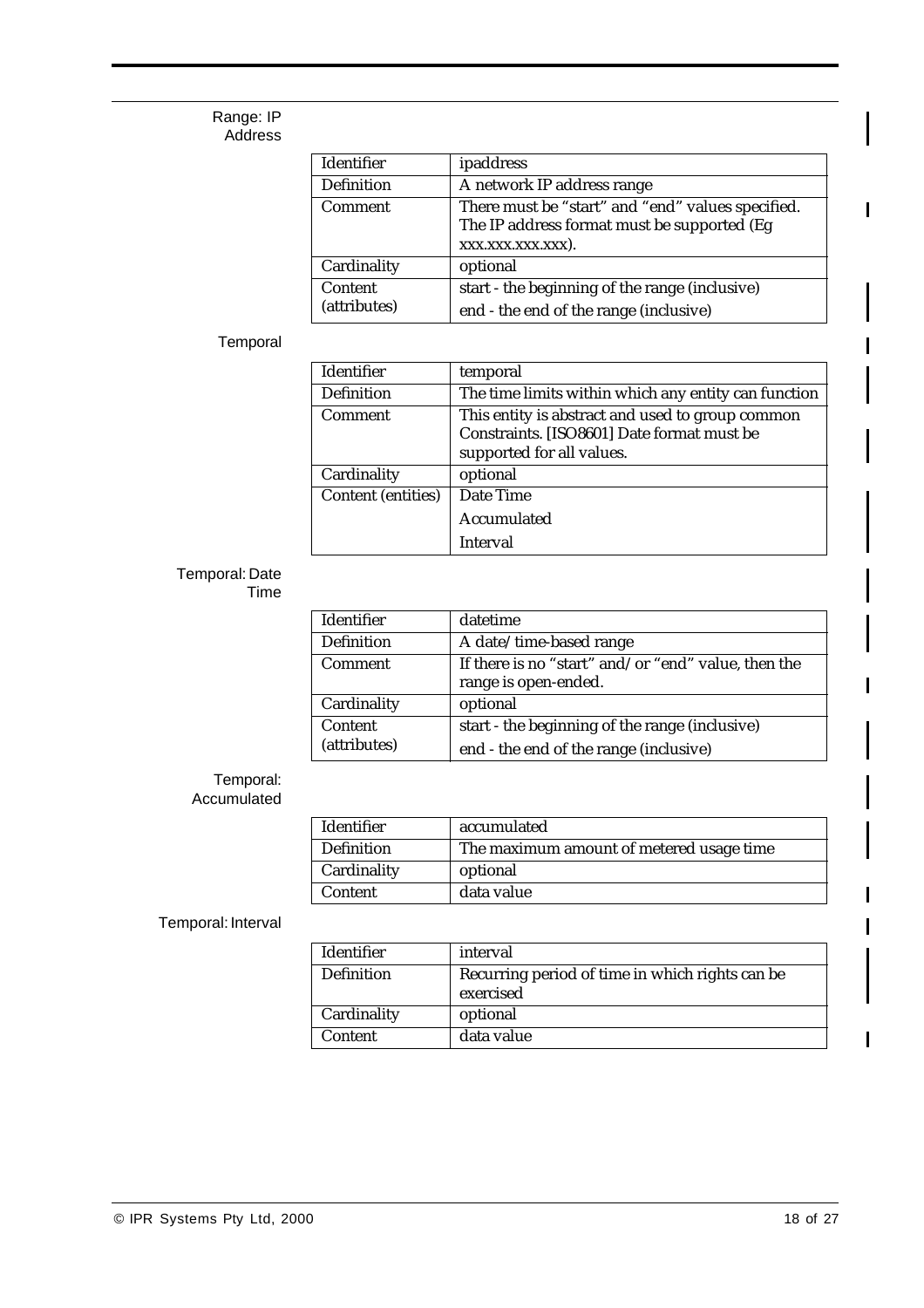## Spatial

| <b>Identifier</b>         | spatial                                                          |
|---------------------------|------------------------------------------------------------------|
| <b>Definition</b>         | Any geographical range or extent                                 |
| <b>Comment</b>            | This entity is abstract and used to group common<br>Constraints. |
| Cardinality               | optional                                                         |
| <b>Content (entities)</b> | Country                                                          |

## Spatial: Country

| <b>Identifier</b> | country                                                                             |
|-------------------|-------------------------------------------------------------------------------------|
| <b>Definition</b> | Specification of a Country code                                                     |
| <b>Comment</b>    | Recommended best practice is to use the codes<br>specified by the [ISO3166] Scheme. |
| Cardinality       | optional                                                                            |
| Content           | uid - unique identifier (entity)                                                    |
|                   | idScheme - scheme used for the uid (attribute)                                      |

### Aspect

| <b>Identifier</b>         | aspect                                           |
|---------------------------|--------------------------------------------------|
| <b>Definition</b>         | Any distinct feature of the Asset                |
| <b>Comment</b>            | This entity is abstract and used to group common |
|                           | <b>Constraints</b>                               |
| Cardinality               | optional                                         |
| <b>Content (entities)</b> | Quality                                          |
|                           | SubUnit                                          |
|                           | Format                                           |

## Aspect: Quality

| <b>Identifier</b> | quality                                       |
|-------------------|-----------------------------------------------|
| <b>Definition</b> | Specification of quality aspects of the asset |
| Cardinality       | optional                                      |
| Content           | tonality - the bit-depth                      |
| (attributes)      | resolution - the pixel size                   |
|                   | color - the number of colors                  |

## Aspect: SubUnit

| Identifier        | subunit                                                                                                               |
|-------------------|-----------------------------------------------------------------------------------------------------------------------|
| <b>Definition</b> | Specification of any sub-part of the asset                                                                            |
| <b>Comment</b>    | The values for the unittype attribute should be from<br>a well known vocabulary and the source clearly<br>identified. |
| Cardinality       | optional                                                                                                              |
| Content           | unittype (attribute)                                                                                                  |
|                   | constraint (entity)                                                                                                   |

 $\blacksquare$  $\overline{\mathbf{I}}$ 

 $\mathbf I$ 

 $\mathbf I$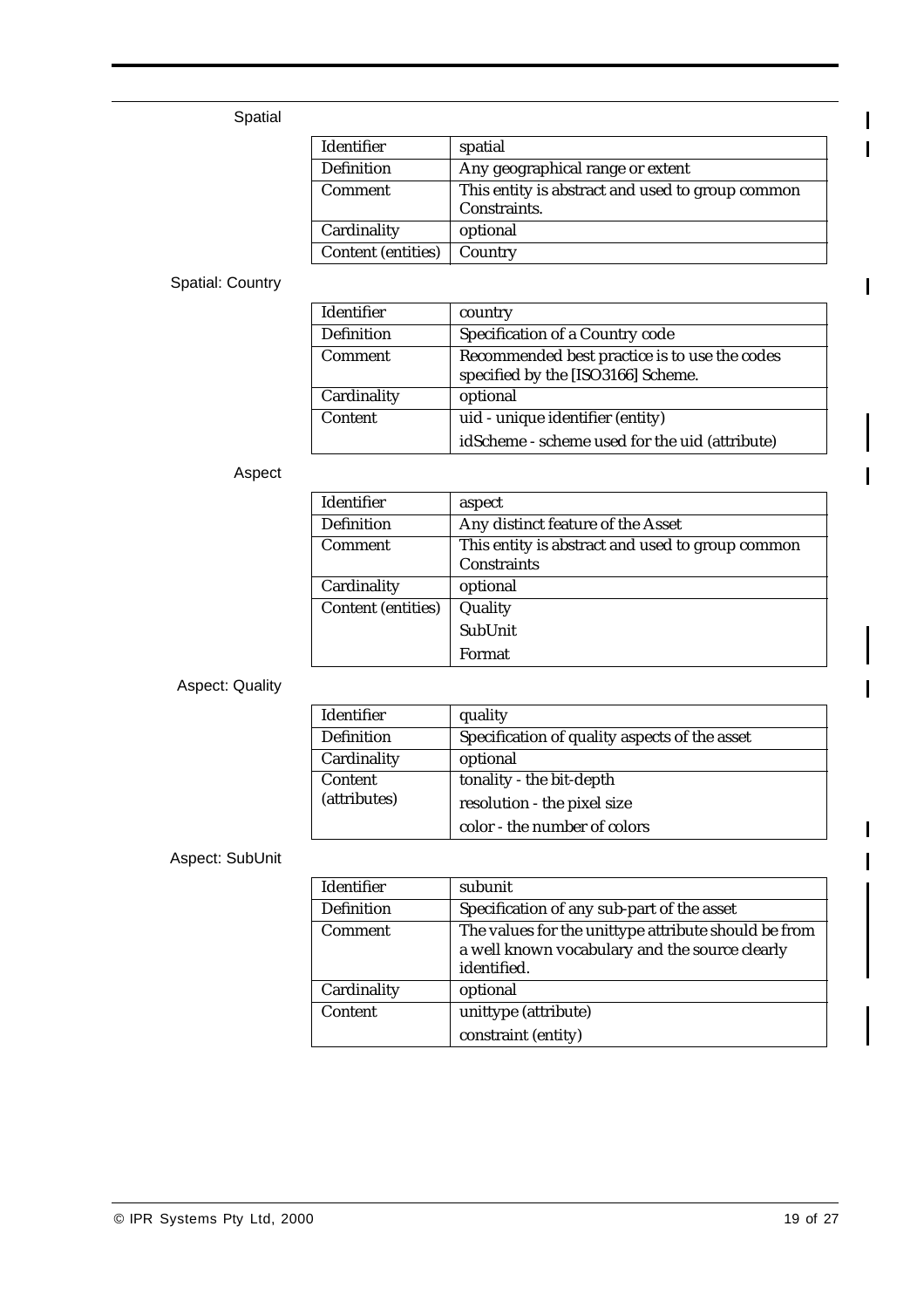## Aspect: Format

| <b>Identifier</b> | format                                                           |
|-------------------|------------------------------------------------------------------|
| <b>Definition</b> | Specification of format(s) of the asset                          |
| <b>Comment</b>    | The values are taken from the Internet Media Type<br>[IMT] list. |
| Cardinality       | optional                                                         |
| Content           | data value                                                       |

## 3.4 Narrow

**Semantics** 

Narrow

| <b>Identifier</b>         | narrow                                       |
|---------------------------|----------------------------------------------|
| <b>Definition</b>         | Specifies modification of down-stream Rights |
| Cardinality               | optional                                     |
| <b>Content (entities)</b> | constraint                                   |

# 3.5 Reward

**Semantics** 

Money

| Identifier                | money                                                             |
|---------------------------|-------------------------------------------------------------------|
| <b>Definition</b>         | Rewards in the form of financial payments                         |
| <b>Comment</b>            | This entity is abstract and used to group common<br>Reward types. |
| Cardinality               | optional                                                          |
| <b>Content (entities)</b> | Fixed                                                             |
|                           | Percentage                                                        |

## Money: Fixed

| Identifier              | fixed                                                                            |
|-------------------------|----------------------------------------------------------------------------------|
| <b>Definition</b>       | A fixed monetary value                                                           |
| <b>Comment</b>          | The total of the Fixed values for a single asset must                            |
|                         | not exceed the Retail Price.                                                     |
| Cardinality             | optional                                                                         |
| Content<br>(attributes) | amount - the value of the payment (an positive<br>integer to two decimal places) |
|                         | currency - the currency for the amount (use<br>[ISO4217] codes]                  |

## Money:

**Percentage** 

| <b>Identifier</b>       | percentage                                                                                                  |
|-------------------------|-------------------------------------------------------------------------------------------------------------|
| <b>Definition</b>       | A proportion of the value of the asset                                                                      |
| <b>Comment</b>          | The total of the Percentage values for a single asset<br>must not exceed 100%.                              |
| Cardinality             | optional                                                                                                    |
| Content<br>(attributes) | value - a number from 0 to 100 inclusive<br>currency - the currency for the amount (use<br>[ISO4217] codes] |

 $\mathbf{I}$ 

 $\blacksquare$ 

Ī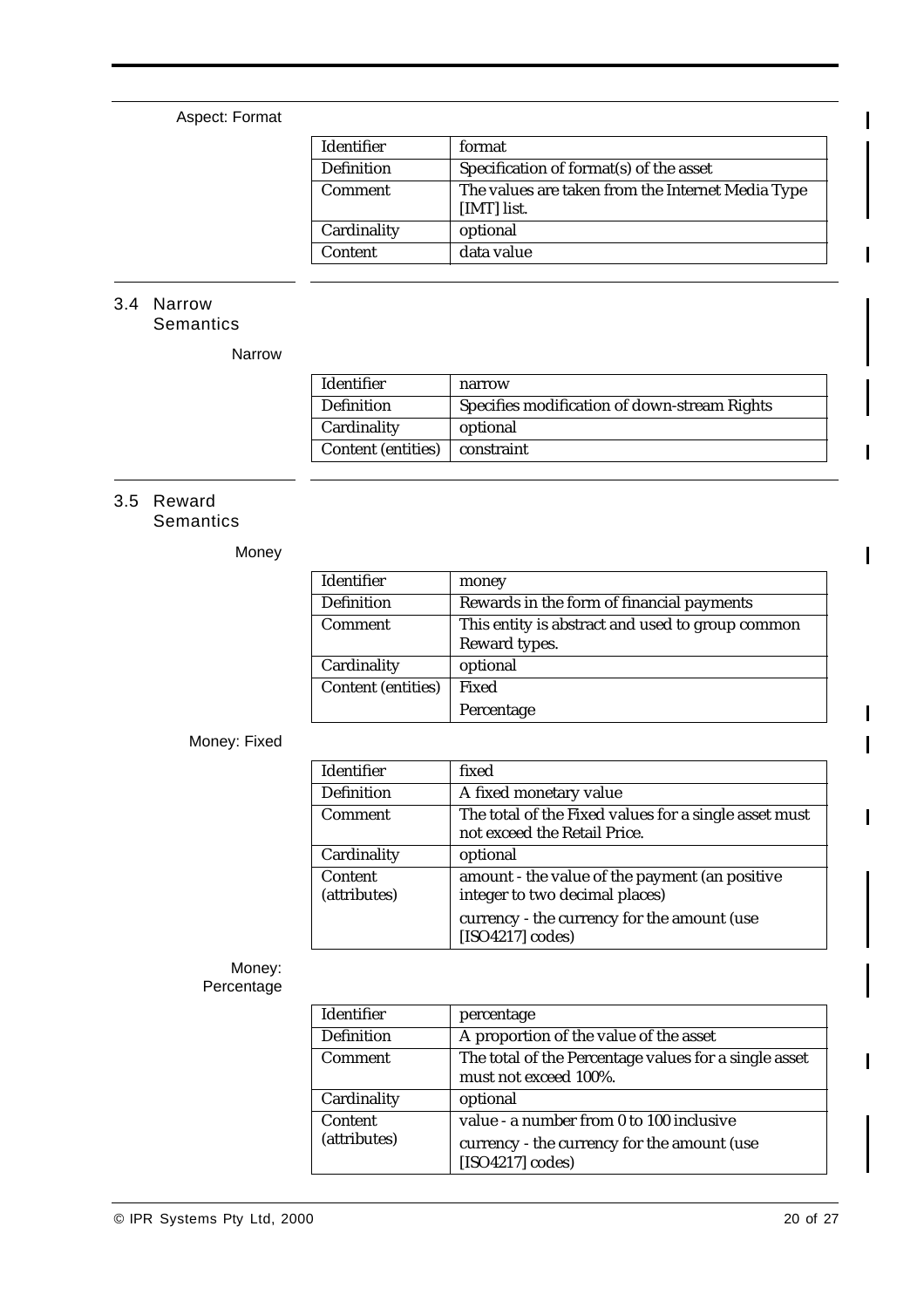## 3.6 Administration **Semantics**

Administration

| <b>Identifier</b>         | admin                                                     |
|---------------------------|-----------------------------------------------------------|
| <b>Definition</b>         | Administrative information about the Rights<br>expression |
| Cardinality               | optional                                                  |
| <b>Content (entities)</b> | party                                                     |
|                           | datetime                                                  |

# 4 Syntax

|     |                      | ODRL can be expressed in [XML] (see [DTD] in Appendix A and [XML<br>SCHEMA] in Appendix B for formal definitions). However, it is also<br>conceivable that ODRL could be expressed in other syntaxes.                                                                                                                                                                   |
|-----|----------------------|-------------------------------------------------------------------------------------------------------------------------------------------------------------------------------------------------------------------------------------------------------------------------------------------------------------------------------------------------------------------------|
|     |                      | <b>ODRL</b> is XML Namespace aware as its primary target is use with other<br>content description and management systems. The ODRL XML<br>Namespace URI for this version is:<br>http://odrl.net/0.7/                                                                                                                                                                    |
|     |                      | The final Version 1.0 ODRL XML Namespace URI will be:<br>http://odrl.net/1.0/                                                                                                                                                                                                                                                                                           |
|     |                      | NOTE: These URIs should be considered experimental until the ODRL<br>specification is formalised by an appropriate body and a new URI<br>assigned.                                                                                                                                                                                                                      |
|     |                      | ODRL uses XML XLink [XLINK] to refer from XML fragments to other<br>fragments. This is used to express the relationship between the core<br>ODRL entities such as Asset, Reward, and Usage. Such elements can be<br>identified with the standard ID attribute then referred to via XLink's<br>href attribute.                                                           |
|     |                      | All elements can also have optional Name and Remark elements for<br>human-readable documentation.                                                                                                                                                                                                                                                                       |
|     |                      | The XML syntax will be explained via a serious of Use Cases covering<br>different content sectors (ebooks, image, audio, video).                                                                                                                                                                                                                                        |
| 4.1 | Ebook Use<br>Case #1 | Corky Rossi (an author) and Addison Rossi (an illustrator) publish<br>their ebook via "EBooksRUS Publishers". They wish to allow<br>consumers to purchase the ebook which is restricted to a single CPU<br>only and they are allowed to print a maximum of 2 copies. They will<br>also allow the first 5 pages (SubUnits) of the ebook to be viewed online<br>for free. |
|     |                      | The revenue split is \$AUD 10.00 to the Author, \$AUD 2.00 to the<br>Illustrator and \$AUD 8.00 to the Publisher.                                                                                                                                                                                                                                                       |

 $\mathbf I$ Ī

 $\blacksquare$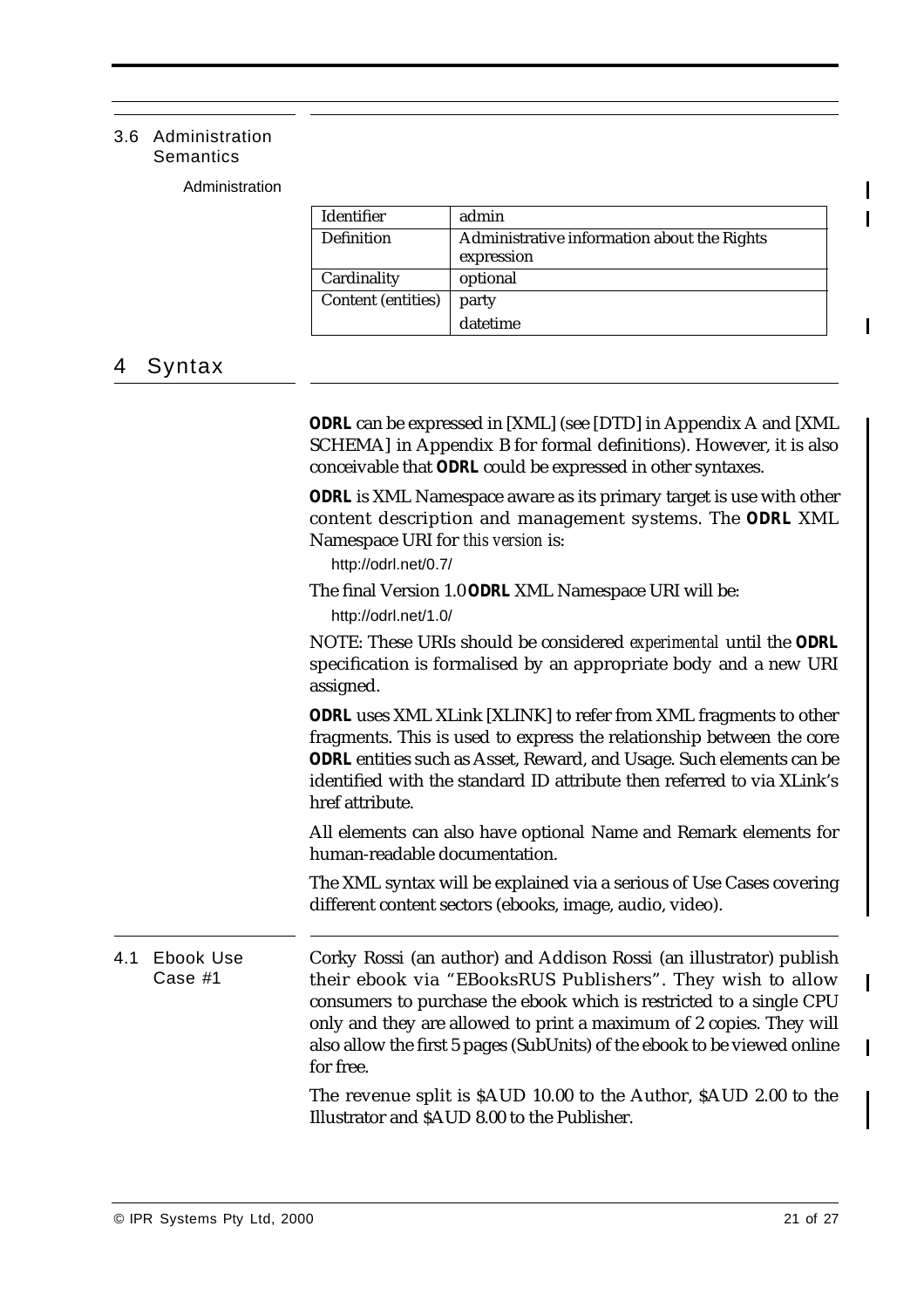Massimo DiAngelo from "EBooksRUS Publishers" is responsible for maintaining the Rights metadata which has a policy of one year validity on all its metadata.

The XML encoding of this in *ODRL* would be:

```
<?xml version="1.0"?>
<rights xmlns="http://odrl.net/0.7/"
         xmlns:xlink="http://www.w3.org/1999/xlink">
   <admin>
      <party>
         <uid idscheme="DOI">doi://10.9999/EP/mdiangelo-001</uid>
         <role>Rights Manager</role>
      </party>
      <datetime start="2000-07-01" end="2001-06-30"/>
   </admin>
   <asset ID="001">
      <uid idscheme="DOI">doi://10.9999/EB/rossi-0001</uid>
      <name> How to Wash Cats </name>
   </asset>
   <usage ID="002">
      <asset xlink:href="#001">
      <reward xlink:href="#003">
      <display>
         <remark> Constrain to a particular CPU only </remark>
         <constraint>
            <cpu/>
         </constraint>
      </display>
      <print>
         <remark> Can only Print 2 Copies </remark>
         <constraint>
            <count start="0" end="2"/>
         </constraint>
      </print>
   </usage>
   <reward href="#003">
      <fixed amout="10.00" currency="AUD">
         <party>
            <uid idscheme="DOI">doi://10.9999/EP/crossi-001</uid>
            <role>Author</role>
         </party>
      </fixed>
      <fixed amout="2.00" currency="AUD">
         <party>
            <uid idscheme="DOI">doi://10.9999/EP/arossi-001</uid>
            <role>Illustrator</role>
         </party>
      </fixed>
      <fixed amout="8.00" currency="AUD">
         <party>
            <uid idscheme="DOI">doi://10.9999/EP/ebooksrus-01</uid>
            <role>Publisher</role>
         </party>
```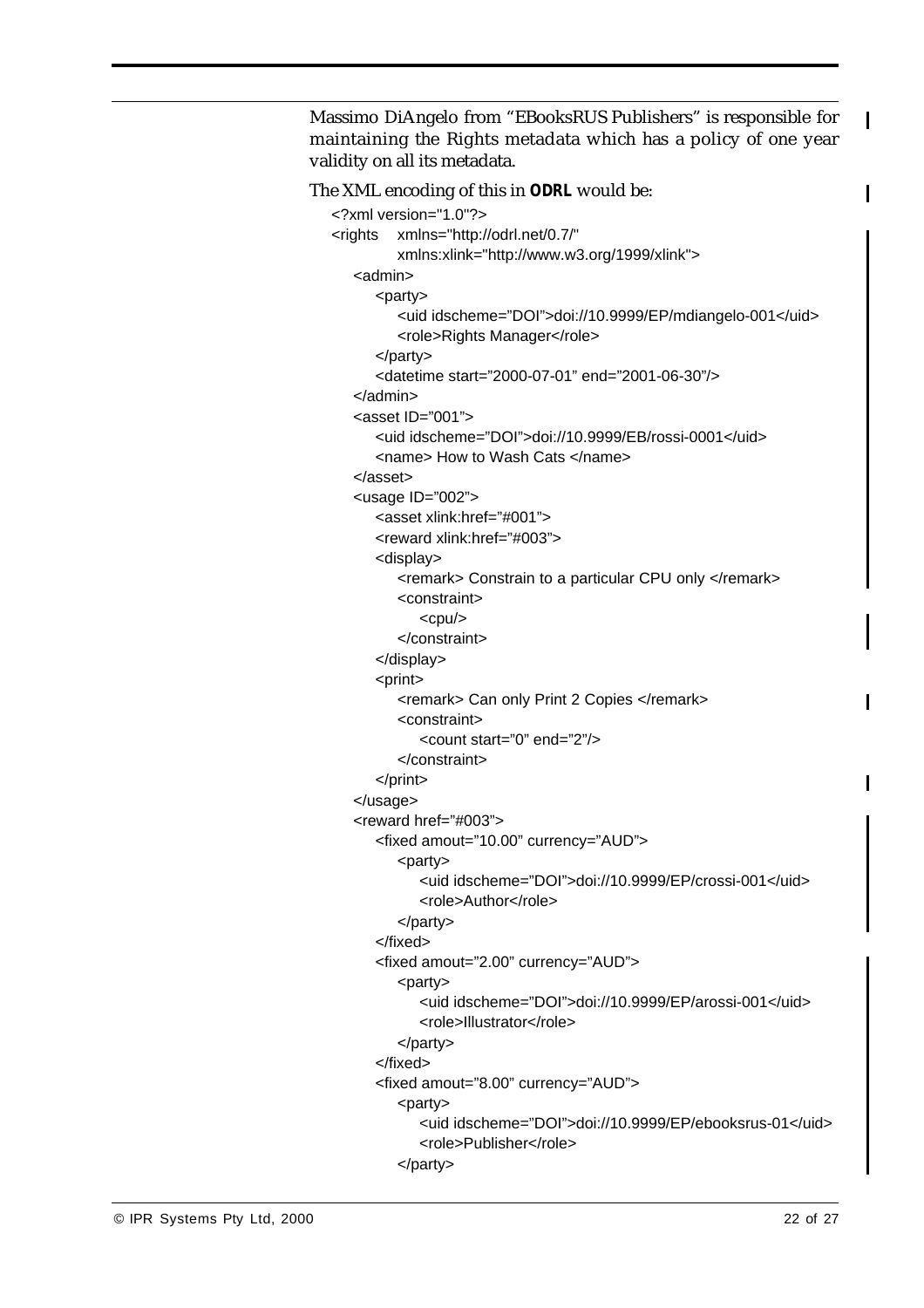|         | <usage id="004"></usage>                                                                                                                                                                                                                                                                                                                                                                                                                                                                                                                                                                                                                                                                                                   |
|---------|----------------------------------------------------------------------------------------------------------------------------------------------------------------------------------------------------------------------------------------------------------------------------------------------------------------------------------------------------------------------------------------------------------------------------------------------------------------------------------------------------------------------------------------------------------------------------------------------------------------------------------------------------------------------------------------------------------------------------|
|         | <asset xlink:href="#001"></asset>                                                                                                                                                                                                                                                                                                                                                                                                                                                                                                                                                                                                                                                                                          |
|         | <remark> Allow the first 5 pages to be viewable. Note that there</remark>                                                                                                                                                                                                                                                                                                                                                                                                                                                                                                                                                                                                                                                  |
|         | are no Rewards associated with this Usage and hence                                                                                                                                                                                                                                                                                                                                                                                                                                                                                                                                                                                                                                                                        |
|         | no payments required                                                                                                                                                                                                                                                                                                                                                                                                                                                                                                                                                                                                                                                                                                       |
|         | <display></display>                                                                                                                                                                                                                                                                                                                                                                                                                                                                                                                                                                                                                                                                                                        |
|         | <constraint></constraint>                                                                                                                                                                                                                                                                                                                                                                                                                                                                                                                                                                                                                                                                                                  |
|         | <subunit unittype="page"></subunit>                                                                                                                                                                                                                                                                                                                                                                                                                                                                                                                                                                                                                                                                                        |
|         | <constraint></constraint>                                                                                                                                                                                                                                                                                                                                                                                                                                                                                                                                                                                                                                                                                                  |
|         | <count end="5" start="1"></count>                                                                                                                                                                                                                                                                                                                                                                                                                                                                                                                                                                                                                                                                                          |
|         |                                                                                                                                                                                                                                                                                                                                                                                                                                                                                                                                                                                                                                                                                                                            |
|         |                                                                                                                                                                                                                                                                                                                                                                                                                                                                                                                                                                                                                                                                                                                            |
|         |                                                                                                                                                                                                                                                                                                                                                                                                                                                                                                                                                                                                                                                                                                                            |
|         |                                                                                                                                                                                                                                                                                                                                                                                                                                                                                                                                                                                                                                                                                                                            |
|         | $<$ /usage>                                                                                                                                                                                                                                                                                                                                                                                                                                                                                                                                                                                                                                                                                                                |
|         |                                                                                                                                                                                                                                                                                                                                                                                                                                                                                                                                                                                                                                                                                                                            |
| Case #2 | indicates that they have Sell rights for the identified ebook assets. The<br>next Usage right is constrained to a particular individual (Mary<br>Smith). Mary can also only print the HTML format of the asset for one<br>to a maximum of 100 times. Mary is also limited to a maximum<br>accumulated time of 10 hours of Display rights every 4 days.<br>xml version="1.0"?<br>xmlns="http://odrl.net/0.7/"<br><rights<br>xmlns:xlink="http://www.w3.org/1999/xlink"&gt;<br/><asset id="001"><br/><uid idscheme="URI">http://byeme.com/mybook.pdf</uid><br/><uid idscheme="URI">http://byeme.com/mybook.html</uid><br/><math>&lt;</math>/asset&gt;<br/><reward id="002"><br/><party></party></reward></asset></rights<br> |
|         | <uid idscheme="X500">c=ZZ;o=Bye Me;cn=R Owner</uid>                                                                                                                                                                                                                                                                                                                                                                                                                                                                                                                                                                                                                                                                        |
|         | <role>Distributor</role>                                                                                                                                                                                                                                                                                                                                                                                                                                                                                                                                                                                                                                                                                                   |
|         | $<$ /party>                                                                                                                                                                                                                                                                                                                                                                                                                                                                                                                                                                                                                                                                                                                |
|         | $\alpha$ /reward>                                                                                                                                                                                                                                                                                                                                                                                                                                                                                                                                                                                                                                                                                                          |
|         | <usage></usage>                                                                                                                                                                                                                                                                                                                                                                                                                                                                                                                                                                                                                                                                                                            |
|         | <remark> This usage associates the Distributor with the Sell rights</remark>                                                                                                                                                                                                                                                                                                                                                                                                                                                                                                                                                                                                                                               |
|         | of the assets                                                                                                                                                                                                                                                                                                                                                                                                                                                                                                                                                                                                                                                                                                              |
|         | <asset xlink:href="#001"></asset>                                                                                                                                                                                                                                                                                                                                                                                                                                                                                                                                                                                                                                                                                          |
|         | <reward xlink:href="#002"></reward>                                                                                                                                                                                                                                                                                                                                                                                                                                                                                                                                                                                                                                                                                        |
|         | <sell></sell>                                                                                                                                                                                                                                                                                                                                                                                                                                                                                                                                                                                                                                                                                                              |
|         | $<$ /usage>                                                                                                                                                                                                                                                                                                                                                                                                                                                                                                                                                                                                                                                                                                                |
|         | <usage #001"="" id="003&gt;&lt;/td&gt;&lt;/tr&gt;&lt;tr&gt;&lt;td&gt;&lt;/td&gt;&lt;td&gt;&lt;asset xlink:href="></usage>                                                                                                                                                                                                                                                                                                                                                                                                                                                                                                                                                                                                  |
|         | <display></display>                                                                                                                                                                                                                                                                                                                                                                                                                                                                                                                                                                                                                                                                                                        |
|         | <constraint></constraint>                                                                                                                                                                                                                                                                                                                                                                                                                                                                                                                                                                                                                                                                                                  |
|         | <individual></individual>                                                                                                                                                                                                                                                                                                                                                                                                                                                                                                                                                                                                                                                                                                  |
|         | <uid idscheme="X500">c=ZZ;o=People Directory;</uid>                                                                                                                                                                                                                                                                                                                                                                                                                                                                                                                                                                                                                                                                        |
|         | cn=Mary Smith                                                                                                                                                                                                                                                                                                                                                                                                                                                                                                                                                                                                                                                                                                              |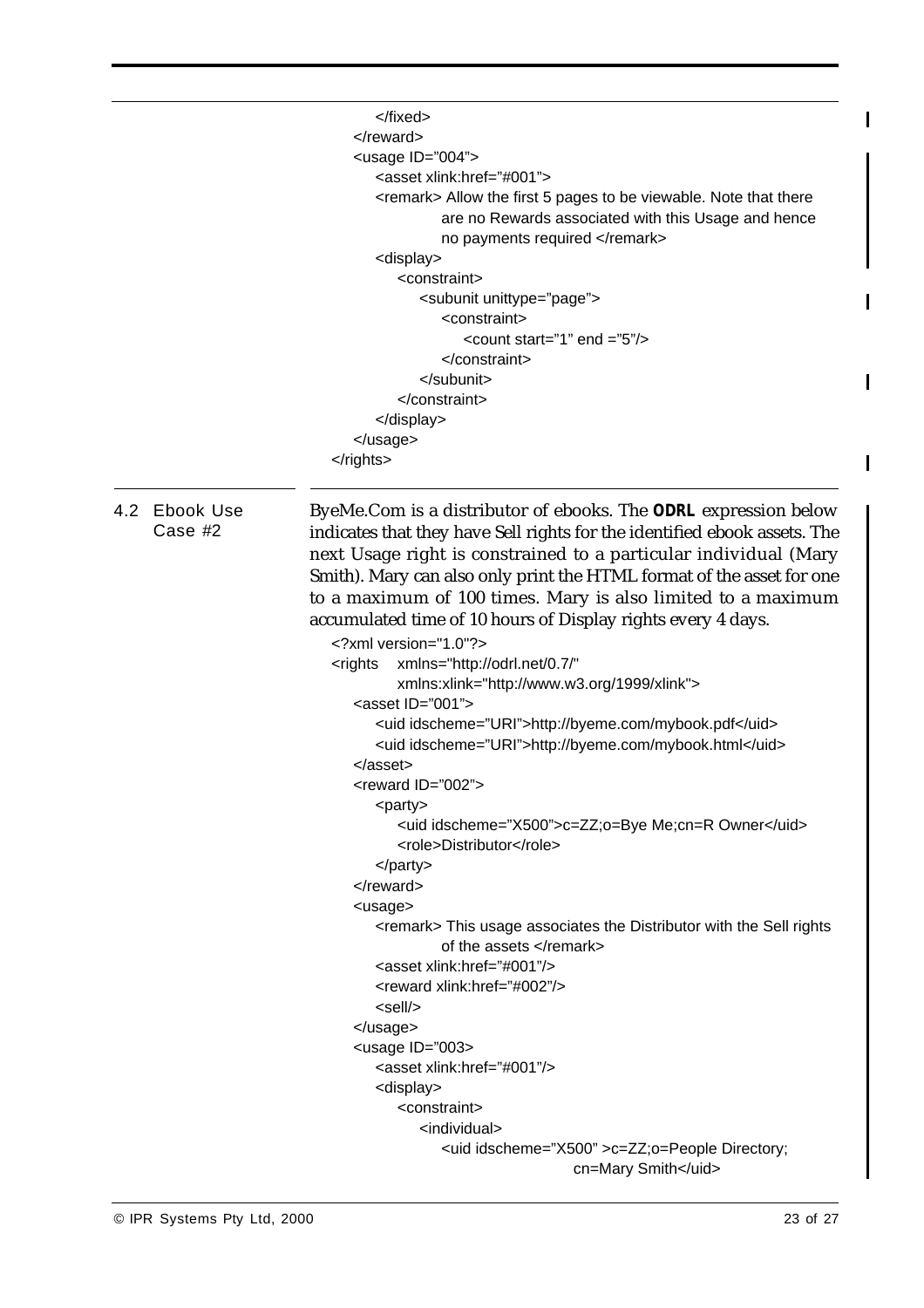|     |                          | <br><accumulated> P10H </accumulated><br><interval> P4D </interval><br><br><br><print><br/><constraint><br/><format>text/html</format><br/><count end="100" start="1"></count><br/></constraint><br/></print><br>                                                                                                                                                                                                                                                                                                                                                                                                                                                                                                                                                                                                                                                                                                                                                                                                                                                                                  |
|-----|--------------------------|----------------------------------------------------------------------------------------------------------------------------------------------------------------------------------------------------------------------------------------------------------------------------------------------------------------------------------------------------------------------------------------------------------------------------------------------------------------------------------------------------------------------------------------------------------------------------------------------------------------------------------------------------------------------------------------------------------------------------------------------------------------------------------------------------------------------------------------------------------------------------------------------------------------------------------------------------------------------------------------------------------------------------------------------------------------------------------------------------|
| 4.3 | Image Use<br>Case        | To do                                                                                                                                                                                                                                                                                                                                                                                                                                                                                                                                                                                                                                                                                                                                                                                                                                                                                                                                                                                                                                                                                              |
|     | 4.4 Video Use<br>Case    | To do                                                                                                                                                                                                                                                                                                                                                                                                                                                                                                                                                                                                                                                                                                                                                                                                                                                                                                                                                                                                                                                                                              |
| 4.5 | <b>Audio Use</b><br>Case | To do                                                                                                                                                                                                                                                                                                                                                                                                                                                                                                                                                                                                                                                                                                                                                                                                                                                                                                                                                                                                                                                                                              |
| 5   | References               | <b>Technical Standards:</b><br>[DCMI] Dublin Core Metadata Initiative<br><http: dc="" purl.org=""></http:><br>[DOI] Digital Object Identifier<br><http: www.doi.org=""></http:><br>[DTD] Document Type Definition<br>[EBX] Electronic Book Exchange<br><http: www.ebxwg.org=""></http:><br>[IFLA] Functional Requirements for Bibliographic Records<br><http: frbr="" frbr.htm="" s13="" vii="" www.ifla.org=""><br/>[IMS] Instructional Management Systems<br/><http: www.imsproject.org=""></http:><br/>[IMT] Internet Media Types<br/><http: assignments="" iana="" in-notes="" media-<br="" media-types="" www.isi.edu="">types&gt;<br/>[INDECS] Interoperability of Data in Ecommerce Systems<br/><http: www.indecs.org=""></http:><br/>[ISBN] International Standard Book Number<br/>[ISO3166] Country Names and Code Elements<br/><http: codlstp1="" gremien="" iso3166ma="" nabd="" nas="" www.din.de=""></http:><br/>[ISO4217] Currency Names<br/><http: gen="" iso4217.htm="" www.xe.net=""><br/>[ISO8601] ISO (International Organization for Standardization).</http:></http:></http:> |
|     |                          | Representations of dates and times<br><http: 8601.pdf="" markete="" www.iso.ch=""></http:>                                                                                                                                                                                                                                                                                                                                                                                                                                                                                                                                                                                                                                                                                                                                                                                                                                                                                                                                                                                                         |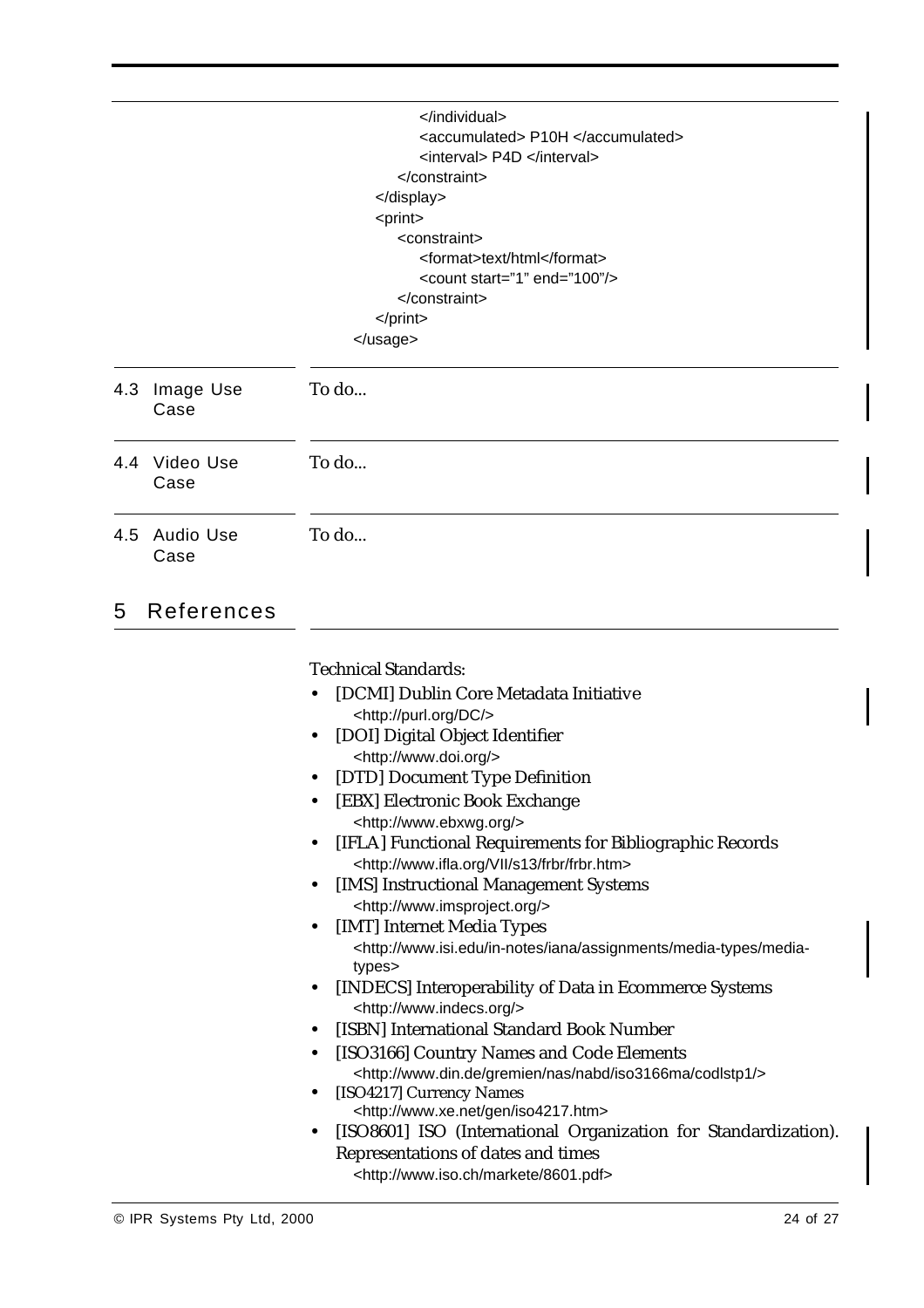- **•** [MPEG] Moving Picture Experts Group (WG 4,7,21) <http://www.cselt.it/leonardo/mpeg/>
- **•** [ONIX] ONIC International V1.1 <http://www.editeur.org/onix.html>
- **•** [RFC2119] Key words for use in RFCs to Indicate Requirement Levels

<http://www.ietf.org/rfc/rfc2119.txt>

- **•** [URI] Uniform Resource Identifiers (URI): Generic Syntax <http://www.ietf.org/rfc/rfc2396.txt>
- **•** [VCARD] vCard MIME Directory Profile <http://www.ietf.org/rfc/rfc2426.txt>
- **•** [XLINK] XML Linking Language (XLink) Version 1.0 <http://www.w3.org/TR/xlink/>
- **•** [XML] Extensible Markup Language 1.0 <http://www.w3.org/TR/REC-xml>
- **•** [XML NAMESPACE] Namespaces in XML <http://www.w3.org/TR/REC-xml-names/>
- **•** [XML SCHEMA] XMl Schemas Part 1: Structures <http://www.w3.org/TR/xmlschema-1/>

Position Papers:

- **•** [ERICKSON] Toward an Open Rights Management Interoperability Framework, John S Erickson.
	- <http://www.oasis-open.org/cover/ericksonRT19990624.pdf>
- **•** [HIGGS] The Nature of Knowledge and Rights Management Systems, Peter Higgs.

<http://www.iprsystems.com/html/rights\_management.html>

## 6 Acknowledgements

The editors wish to acknowledge contributions and feedback to this document from:

- **•** Peter Higgs, IPR Systems
- **•** David Parrott, Reuters
- **•** Robert Bolick, McGraw-Hill

## Appendix: A ODRL DTD (Normative)

<!ELEMENT rights (admin? | asset+ | usage+ | reward\* | name? | remark? | narrow\* )> <!ATTLIST rights xmlns:xlink CDATA #REQUIRED xmlns CDATA #REQUIRED > <!ELEMENT name (#PCDATA )> <!ELEMENT remark (#PCDATA )> <!ELEMENT admin (name? | remark? | party\* | datetime? )> <!ELEMENT party (name? | remark? | uid+ | role? )> <!ELEMENT uid (#PCDATA )>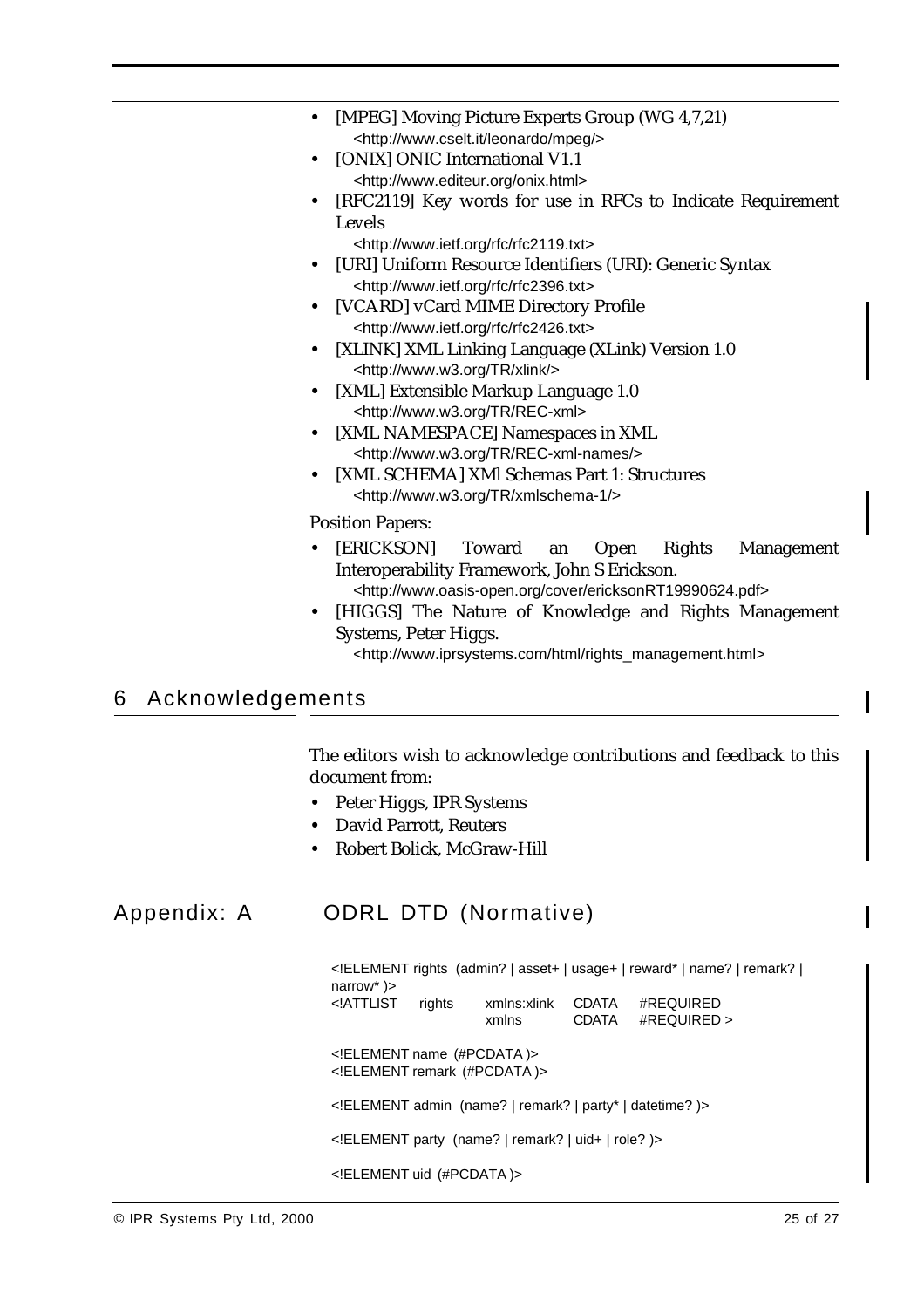<!ATTLIST uid idscheme CDATA #REQUIRED > <!ELEMENT role (#PCDATA )> <!ELEMENT asset (uid+ | name? | remark? )> <!ATTLIST asset xlink:href CDATA #IMPLIED ID CDATA #IMPLIED > <!ELEMENT usage (asset\* | display\* | reward\* | print\* | play\* | execute\* | sell\* | lend\* | give\* | modify\* | annotate\* | copy\* | name? | remark? )> <!ELEMENT print (name? | remark? | constraint\* )> <!ELEMENT display (name? | remark? | constraint\* )> <!ELEMENT play (name? | remark? | constraint\* )> <!ELEMENT execute (name? | remark? | constraint\* )> <!ELEMENT sell (name? | remark? | constraint\* )> <!ELEMENT lend (name? | remark? | constraint\* )> <!ELEMENT give (name? | remark? | constraint\* )> <!ELEMENT modify (name? | remark? | constraint\* )> <!ELEMENT annotate (name? | remark? | constraint\* )> <!ELEMENT copy (name? | remark? | constraint\* )> <!ELEMENT constraint (accumulated\* | interval\* | datetime\* | country\* | quality\* | count\* | ipaddress\* | subunit\* | individual\* | group\* | format\* | cpu\* | network\* | screen\* | storage\* | memory\* | printer\* | name? | remark? )> <!ELEMENT individual (uid+ | name? | remark? | constraint\* )> <!ELEMENT group (uid+ | name? | remark? | constraint\* )> <!ELEMENT cpu (uid+ | name? | remark? | constraint\* )> <!ELEMENT network (uid+ | name? | remark? | constraint\* )> <!ELEMENT screen (uid+ | name? | remark? | constraint\* )> <!ELEMENT storage (uid+ | name? | remark? | constraint\* )> <!ELEMENT memory (uid+ | name? | remark? | constraint\* )> <!ELEMENT printer (uid+ | name? | remark? | constraint\* )> <!ELEMENT count EMPTY> <!ATTLIST count end CDATA #REQUIRED start CDATA #REQUIRED > <!ELEMENT ipaddress EMPTY> <!ATTLIST ipaddress end CDATA #REQUIRED start CDATA #REQUIRED > <!ELEMENT datetime EMPTY> <!ATTLIST datetime end CDATA #REQUIRED start CDATA #REQUIRED >